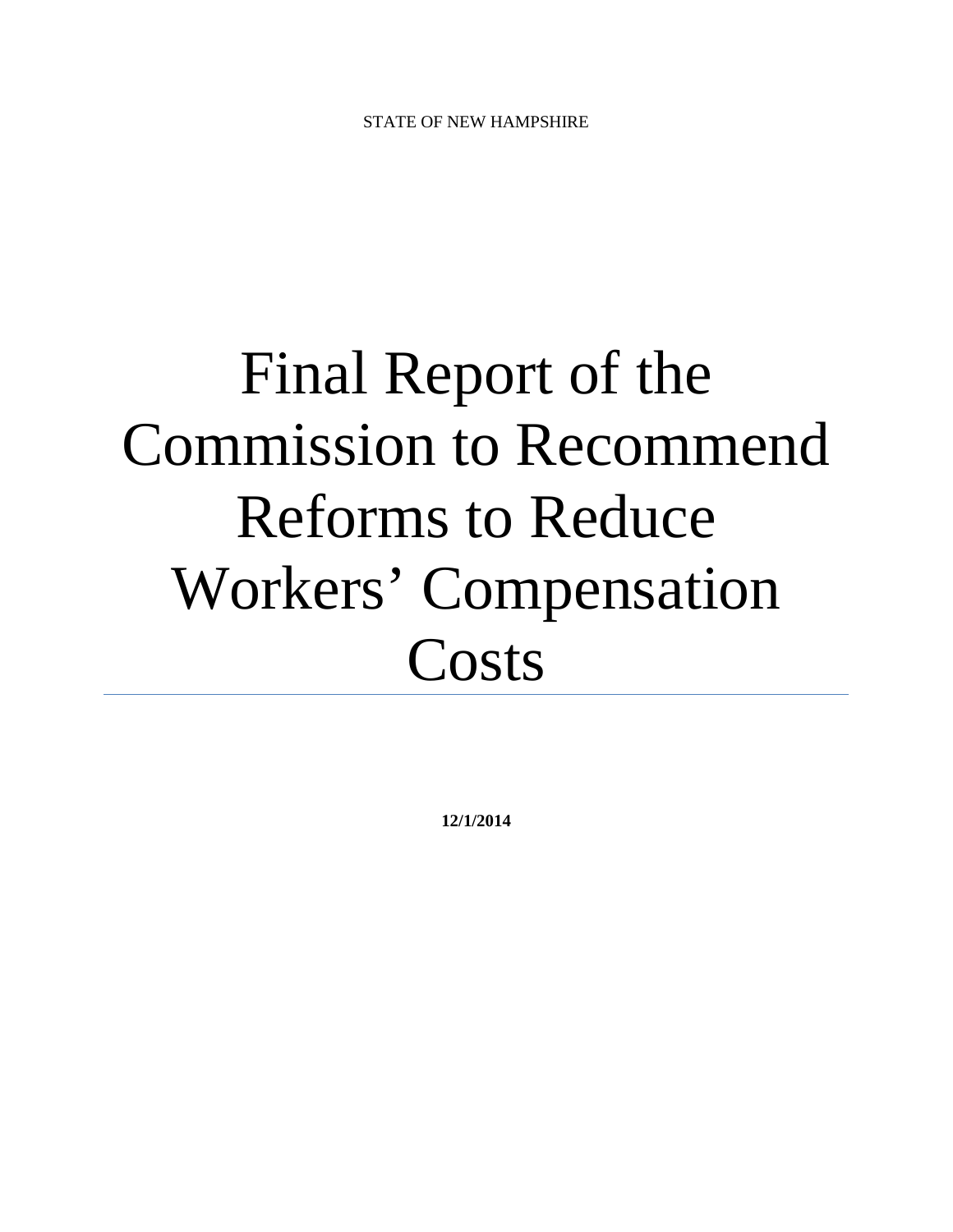# TABLE OF CONTENTS

| <b>Commission Members</b>                 | Page 2  |
|-------------------------------------------|---------|
| <b>Mission Statement</b>                  | Page 3  |
| <b>Final Recommendations</b>              | Page 4  |
| <b>Minority Report</b>                    | Page 8  |
| <b>Statements from Commission Members</b> | Page 11 |
| <b>Summaries of Meetings</b>              | Page 29 |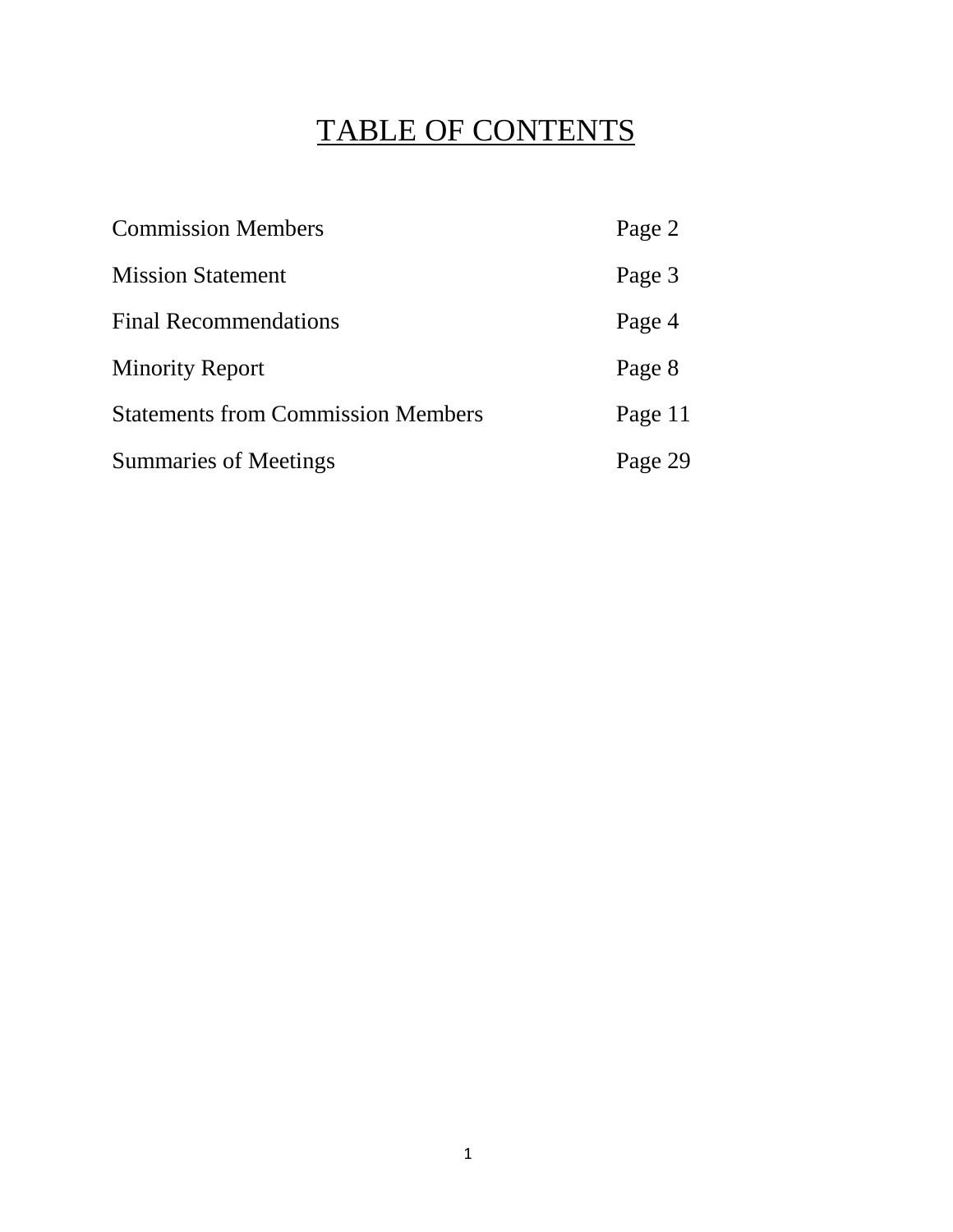# COMMISSION MEMBERS

**Roger Sevigny, Chairman**, Commissioner of the New Hampshire Insurance Department

**Brian Allen**, Vice President of Government Affairs at HELIOS

**Donald F. Baldini**, AVP and State Affairs Officer at Liberty Mutual Insurance

**Pamela Bronson**, Administrator at Access Sports Medicine & Orthopaedics

**Paul W. Chant**, Partner at Cooper, Cargill Chant

**James Craig,** Commissioner of the New Hampshire Labor Department

**Tammy Denver**, Director of Claims & Coverage Programs at NH Public Risk Management Exchange

**Edward Dudley**, Executive Vice President/CFO of Catholic Medical Center

**Mark Erdody,** Director of New England Claims, Cove Risk Services

**Marc Lacroix**, New Hampshire Physical Therapy Association and Director of Specialty Services at Concord Hospital

**David Lang**, President of Professional Fire Fighters of New Hampshire

**Mark MacKenzie**, President of New Hampshire AFL-CIO

**Peter McNamara**, President of NH Automobile Dealers Association

**Dr. Gregory Soghikian**, Physician at New Hampshire Orthopaedic Center

**Ben Wilcox**, President & General Manager of Cranmore Mountain Resort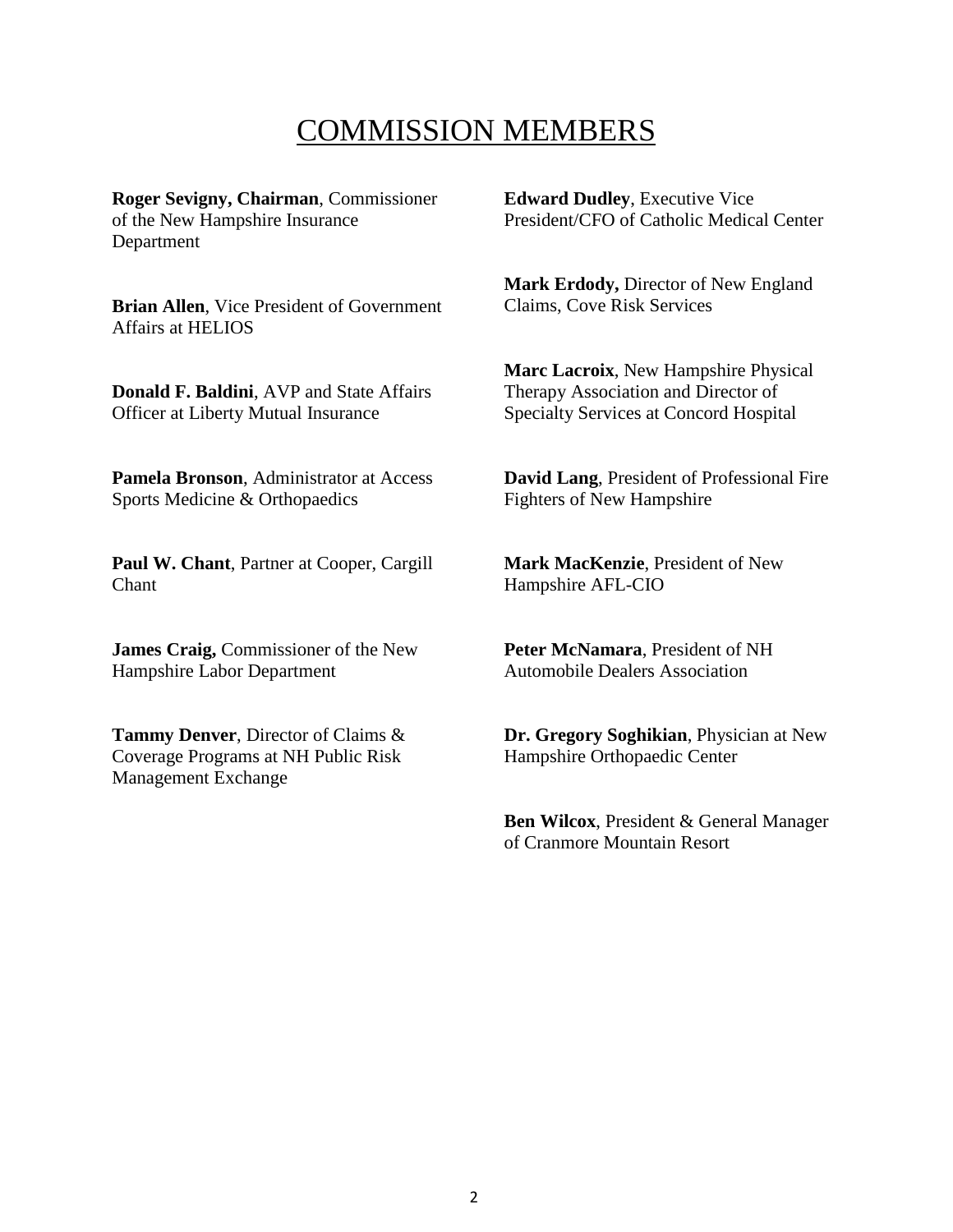## MISSION STATEMENT

The Commission to Recommend Reforms to Reduce Workers' Compensation Medical Costs was established September 4, 2014, by New Hampshire Governor Margaret Wood Hassan.

The Commission's mission:

- 1. Review data and information explaining the basis for high workers' compensation costs in New Hampshire;
- 2. Review laws, regulations and other efforts undertaken by other states to successfully reduce workers' compensation medical costs and other workers' compensation costs;
- 3. Review laws, regulations and other efforts undertaken by other states to ensure continued access by injured workers to high-quality health care providers;
- 4. Develop and recommend a comprehensive reform to reduce medical costs and premiums in New Hampshire's workers' compensation system while preserving access to health care for workers, and;
- 5. Make any other recommendations the Commission believes necessary to improve New Hampshire's workers' compensation system to reduce costs and premiums, improve the care to workers, and to help workers return to the job in a timely manner.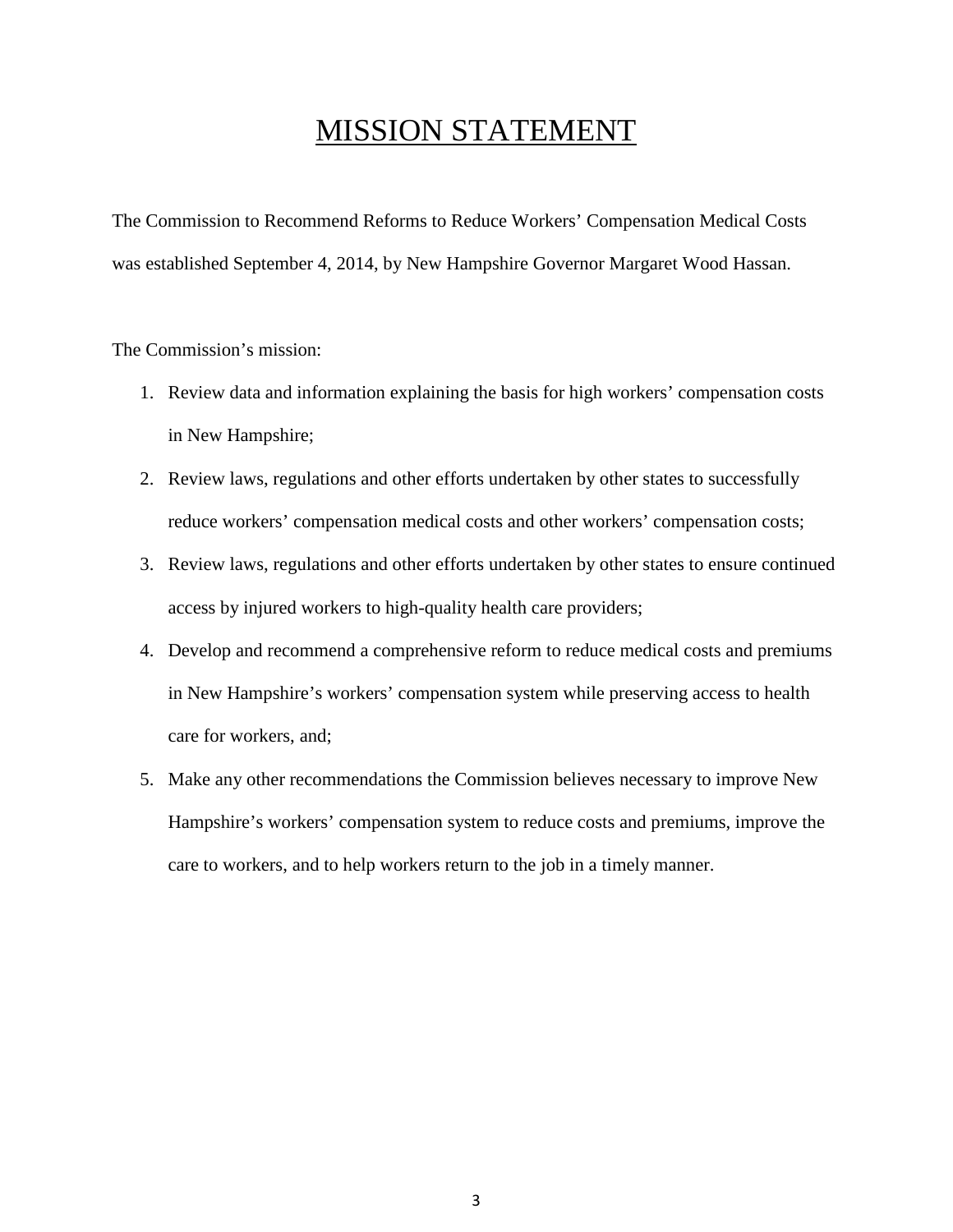## FINAL RECOMMENDATIONS

#### *Recommendation (1):* **Develop Database (requires legislation)**

The Commission recommends legislation to provide authorization for the New Hampshire Insurance Department to develop a database of Workers' Compensation charges and costs (incorporating a mechanism for funding or appropriation by the Legislature) for collection, analysis and a transparency tool to allow public access to the information developed. *Votes for:* Brian Allen; Pamela Bronson; Paul Chant; James Craig; Edward Dudley; Marc Lacroix; David Lang; Mark MacKenzie; Roger Sevigny; Gregory Soghikian *Votes against:* Donald Baldini; Tammy Denver; Mark Erdody; Peter McNamara; Ben Wilcox

## *Recommendation (2):* **Workers' Compensation Pharmacy Benefit Management Programs (requires legislation)**

The Commission recommends legislation be introduced that allows self-insureds, employers, and insurers on behalf of employers to implement registered, accredited pharmacy benefit management programs within workers' compensation that allow for direction of care with some exceptions. The legislation should provide rule-making authority to determine the process for registration and accreditation and to define the exceptions to the directed care portion of the pharmacy benefit management programs. In addition, the legislation would require health care providers to educate patients on opioid use in the context of their care. *Votes for:* Brian Allen; Donald Baldini; Pamela Bronson; Paul Chant; James Craig; Tammy Denver; Edward Dudley; Mark Erdody; Marc Lacroix; David Lang; Mark MacKenzie; Peter McNamara; Roger Sevigny; Gregory Soghikian; Ben Wilcox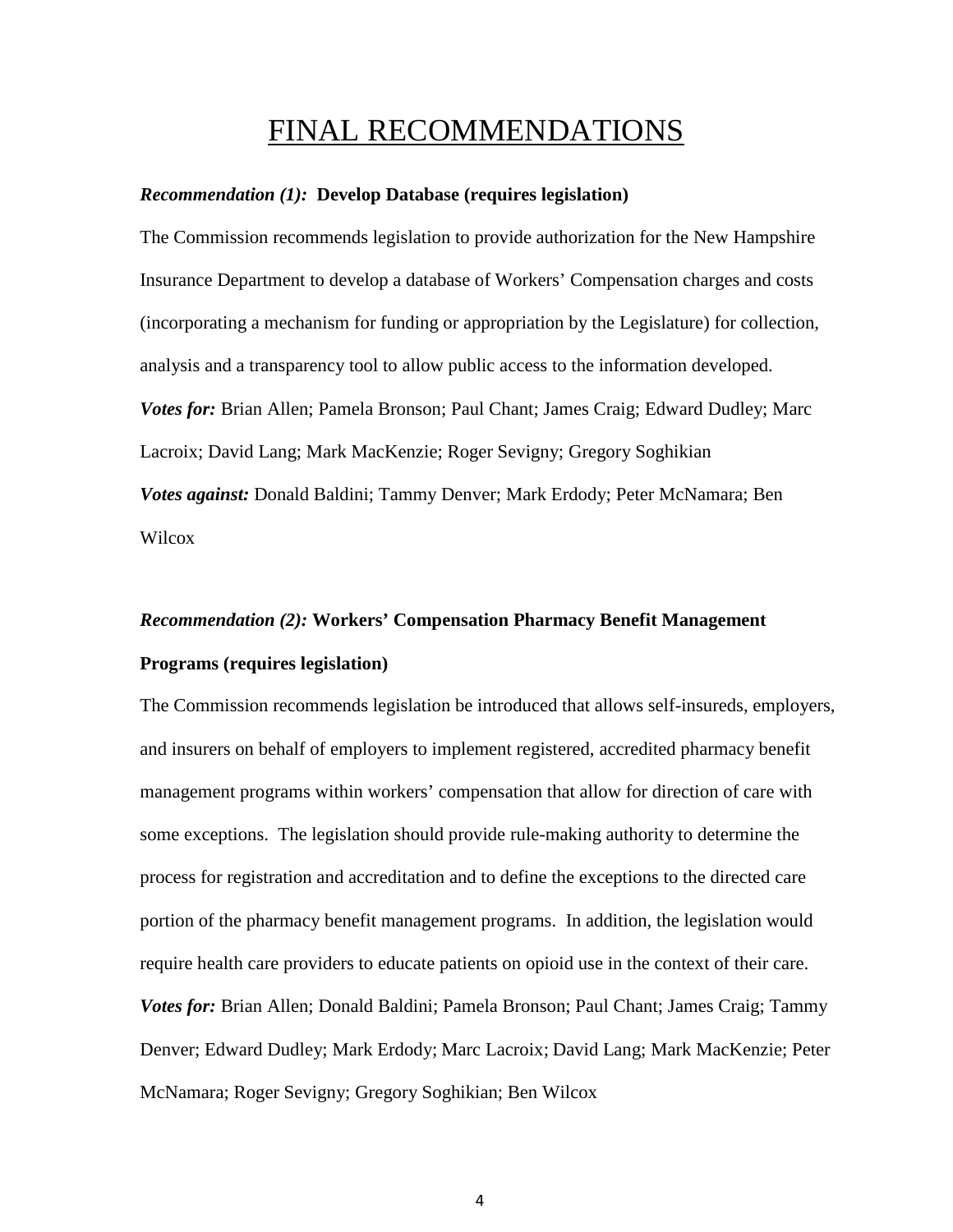*Votes against:* no member of the Commission voted against Recommendation 2

#### *Recommendation (3):* **Continue the Commission's Work**

Continue the Commission for up to one year with an interim report due June 1, 2015, to further investigate other recommendations leading to cost savings, premium savings and the improvement of worker outcomes. The Commission shall determine an approach to advance cost containment within workers' compensation. Its charge is to review information, data and data options, to compare New Hampshire to other states' workers' compensation costcontainment strategies, to look at both costs and benefits and the relationship between them, and to examine any other alternatives that would promote cost containment in the system.

The group would be authorized to look at the overall Workers' Compensation system, including but not limited to:

- Consider a medical fee schedule, based on the Montana law, using the current NH health care database to establish fair and equitable benchmarks.
- Consider a medical fee schedule, based on other possible methods.
- Consider maximum allowable reimbursement methodology rather than a pure fee schedule.
- Revise RSA 281-A:24, which currently provides for payment of full amount charged, rather than a reasonable amount.
- Allow direction of patients to providers (employer choice).
- Allow free market contracting within workers' compensation.
- Adopt global packaging, or bundling of costs, for treatment-of-care episodes.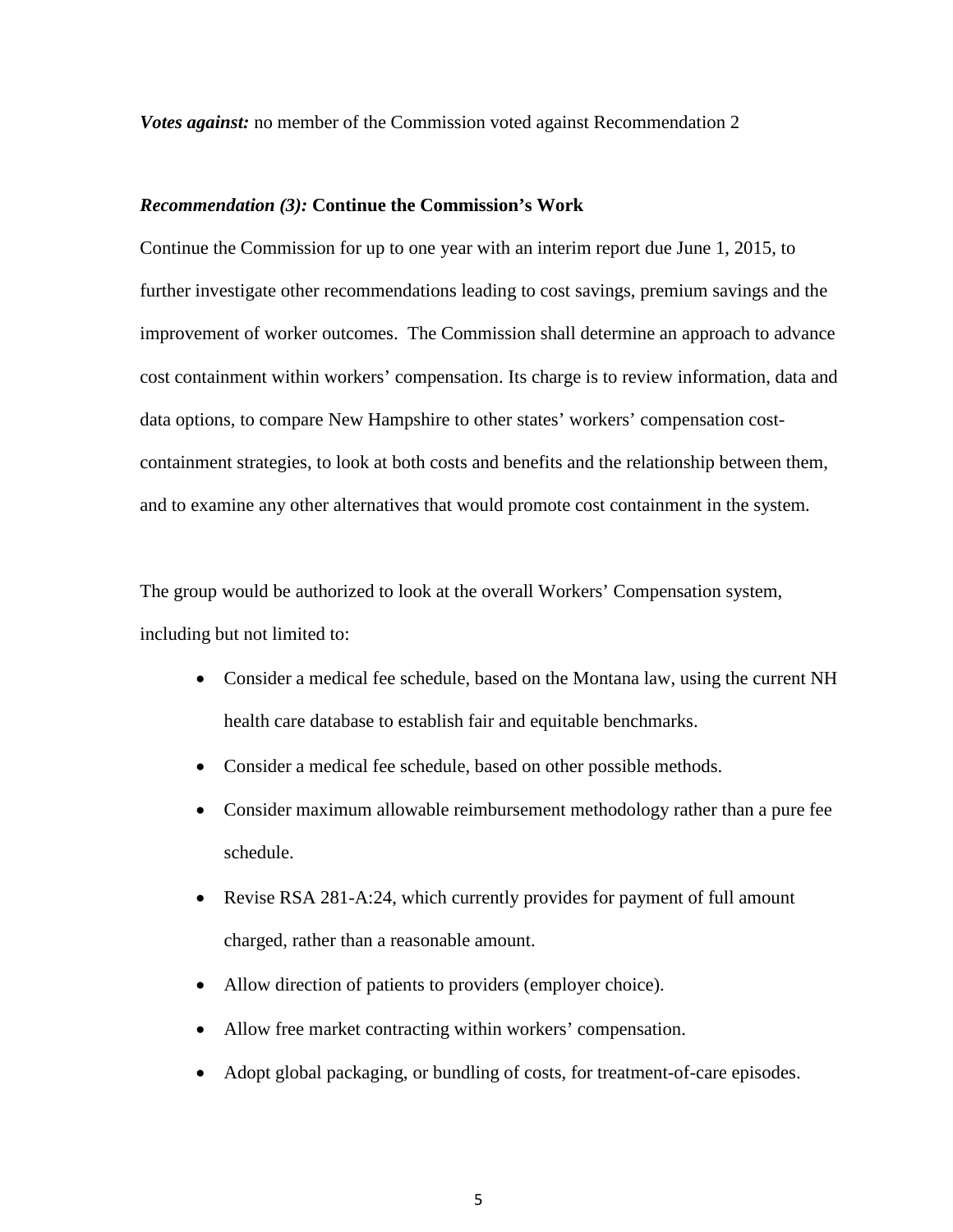- Increase indemnity benefits from 60% to 66 2/3%.
- Look at clinical outcomes.
- Develop treatment guidelines.
- Review outliers to determine whether costs are being driven by a minority.

The Commission feels that these further efforts should focus not only on the what, but on the how – that is, that any recommendations should look not only at reducing costs but also at promoting high-quality care, positive outcomes, return-to-work improvements, fair and equitable programs and processes, minimizing unintended consequences, not implementing broad changes too quickly, etc.

The Commission feels that those who continue this effort should use all resources and tools available to them, including a possible future workers' compensation database, but that the work should continue regardless of the information available at the time. The high workers' compensation medical costs in New Hampshire continue to burden New Hampshire businesses, and action should be taken to address this. Recommendations may be adjusted in the future, as new data provides further insight into the issue.

*Votes for:* Brian Allen; Pamela Bronson; Paul Chant; James Craig; Tammy Denver; Edward Dudley; Marc Lacroix; David Lang; Mark MacKenzie; Gregory Soghikian

*Votes against:* Donald Baldini; Mark Erdody; Peter McNamara; Roger Sevigny; Ben Wilcox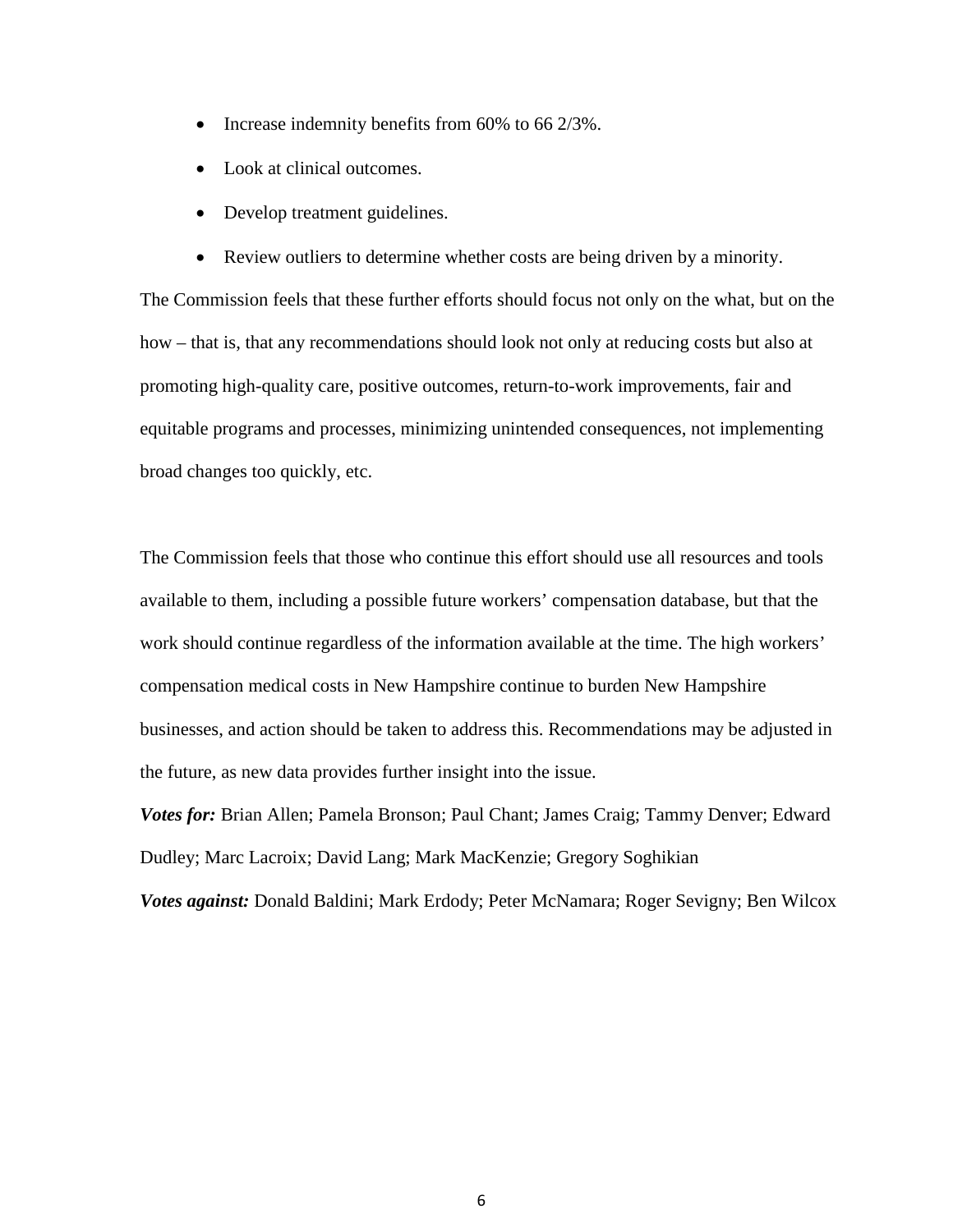#### *Recommendation of the full report:*

*Votes for:* Brian Allen; Donald Baldini; Pamela Bronson; Paul Chant; James Craig; Tammy Denver; Edward Dudley; Marc Lacroix; David Lang; Mark MacKenzie; Roger Sevigny; Gregory Soghikian

*Votes against:* Mark Erdody; Peter McNamara; Ben Wilcox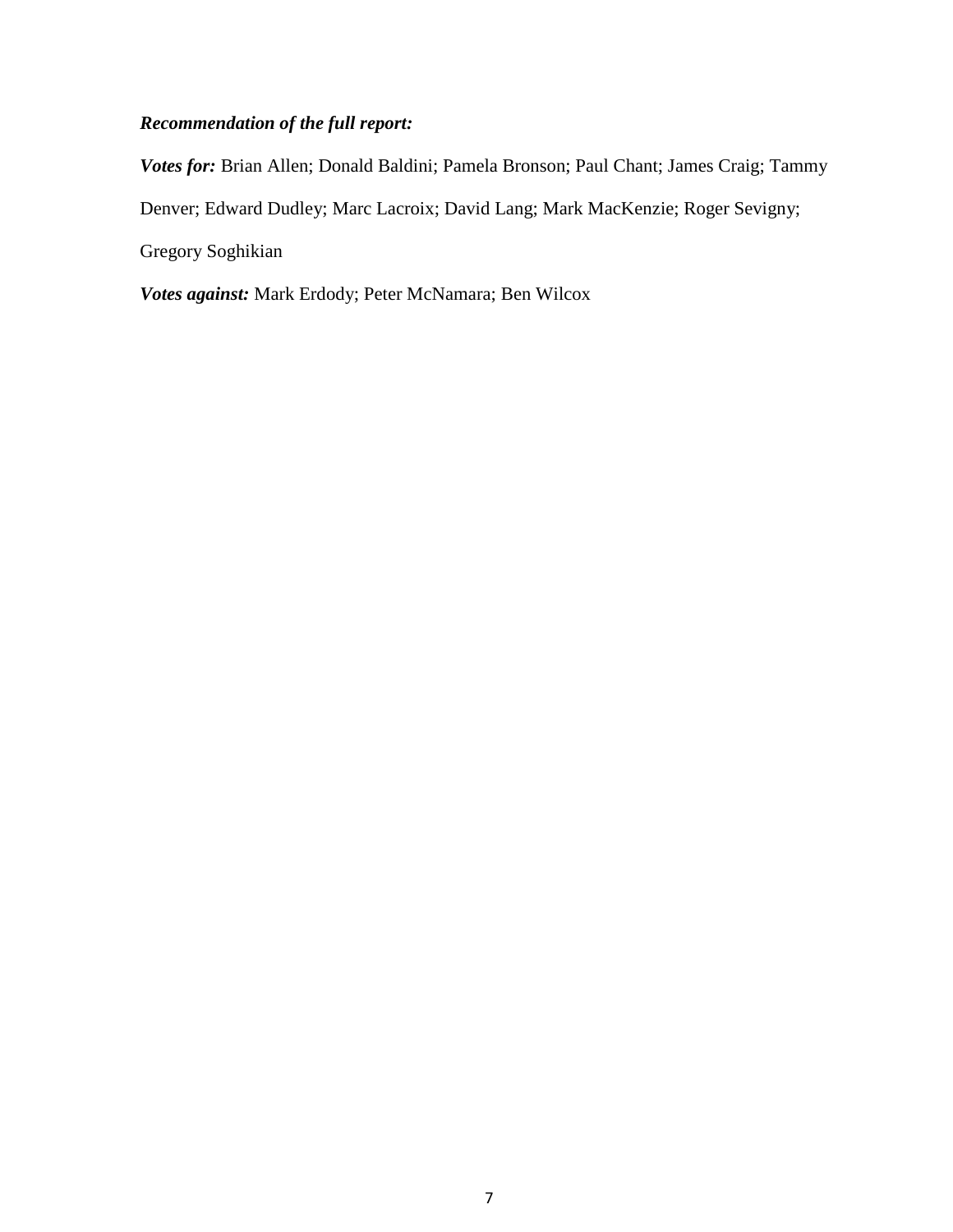# MINORITY REPORT

#### Minority recommendation: Adopt a Fee Schedule Using NH Dept. of Insurance's CHIS Database as a Benchmark

This minority report recommends the adoption of a fee schedule which uses group health as a benchmark of appropriate medical charges as a viable first step in controlling workers' compensation (WC) medical costs.

The New Hampshire Insurance Department collects group health payment data in their Comprehensive Health Care Information System (CHIS) database. The CHIS database would be utilized to determine the reimbursement rate for every treatment provided to an injured employee. As some providers may face additional costs associated with treating workers' compensation patients, a premium would be added to a provider's rate if they demonstrate such increased costs.

This fee schedule would be fair to medical providers and not difficult or expensive to implement. If medical providers are accepting group health payments for non-work related injuries, what is the rationale for requiring workers' compensation payers to pay upwards of 200% or 300% more for the same treatment? Access to care will not be impacted since the reimbursement will be based on existing NH general health costs which represent 97% of all medical costs.

We also recommend that the Insurance Commissioner work with NCCI to determine if its existing medical data report which already captures WC medical information from the carriers can serve to address medical issues rather than a new, mandated and costly database.

The Data is clear and overwhelming: NH Workers compensation medical costs are out of line with NH, the region and the nation

Multiple presentations before the commission confirmed what Gov. Hassan stated upon its creation: "New Hampshire has become one of the most expensive states in the Nation for workers' compensation, a burden on business across the State."

The reports issued on 11/19/2014 by the Dept. of Insurance are very compelling. When medical charges for NH compensation claims are compared to charges for the same types of claims in regular NH health care, the report found that on average:

- Surgeons charge 156% more for WC surgeries
- Ambulatory surgery centers charge 263% more in WC surgeries
- Radiology charges are 107% higher in WC claims
- Physical Medicine charges are 110% higher in WC claims

Pulling out a few individual procedures codes is even more captivating:

• At an ambulatory surgical care center, repair of a ruptured rotator cuff (code 23412) costs 422% more. (\$10,442 vs. \$2,000)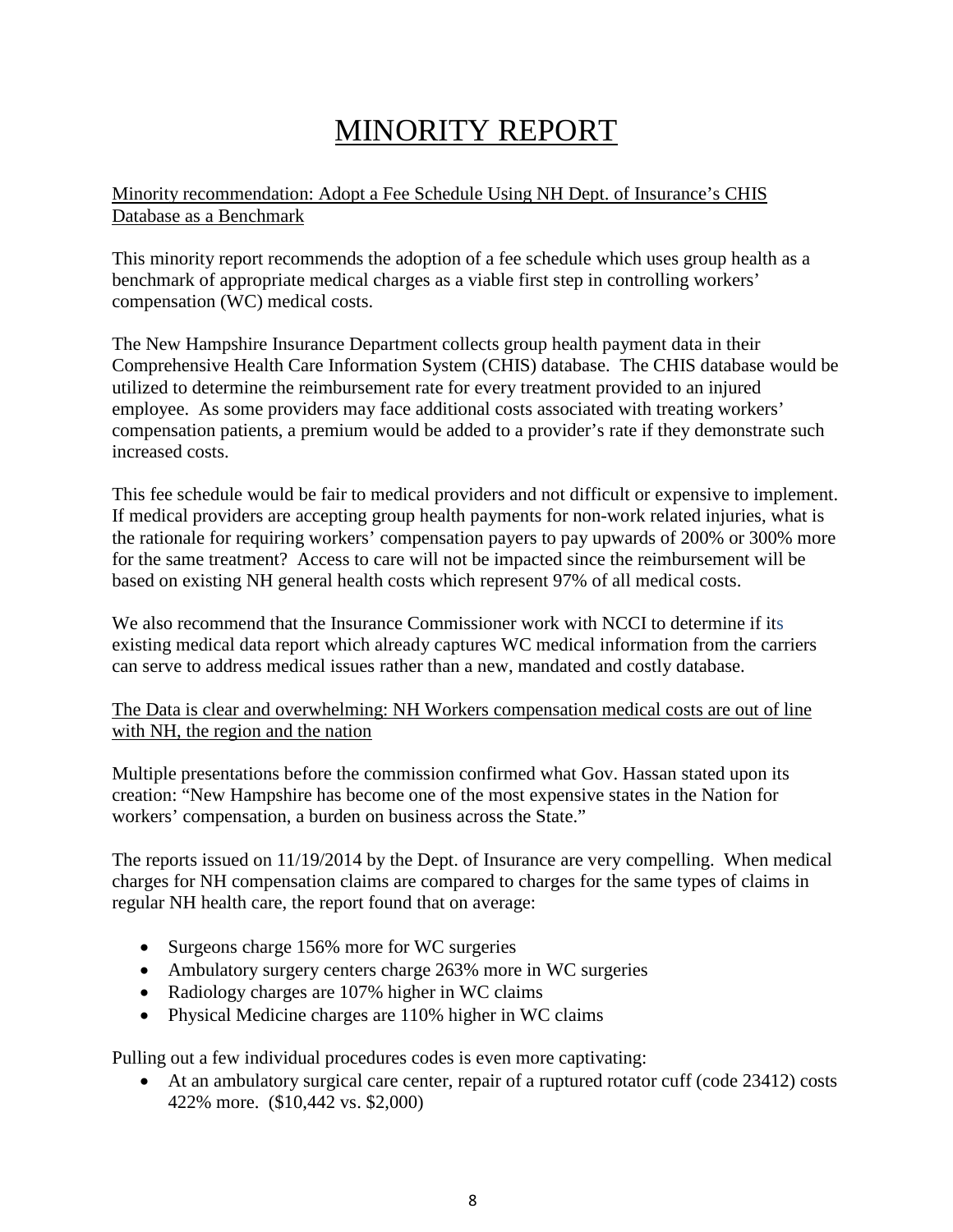- Application of a hot or cold pack (code 97010) is 305% higher in WC claims versus non-WC claims
- Shoulder arthroscopy is 170% higher in WC surgeries versus a non-WC surgery (\$2,355 versus \$872)

Not only are the WC costs astronomically high in comparison to NH general health care costs, but NH also outstrips WC costs in nearby states and the entire nation. Ins. Dept. actuary reports reveal WC medical claims were 58% more expensive than the surrounding region and 45% more expensive than nationwide. Surgical procedure payments have the highest cost disparity (83% more expensive the region and 108% above national rates)

The National Council on Compensation Insurance (NCCI) reported to the commission that studies indicate favorable results with respect to access to care in states with medical fee schedules including: strong physician participation rates, timely access to care, and high satisfaction of care for injured workers.

The Workers Compensation Research Institute (WCRI) reported to the commission that states without fee schedules had higher professional services prices and more variations in process for paid specialty services. Additionally, such states had faster price growth.

WCRI also reported that advantages of using group health as benchmark for WC fee schedules include the following: group health is the largest source of health insurance coverage; group health prices reflect what providers are willing to accept in order to see a large share of patients; and group health prices reflect negotiations with network providers.

NH's WC medical costs are clearly out of line with NH general health claims, as well as, the WC claims in the region and the country. These costs are driving our WC premiums, making us the 12th most expensive state in the nation which adversely affects NH businesses. Fee Schedules have been proven nationally to reduce WC medical costs and particularly reduce the ever-steady medical cost inflation.

#### The Majority Report is contrary to the purpose of the commission

Governor Hassan's charge in creating the commission was short, straightforward and built into its title: "Recommend Reforms to Reduce Workers' Compensation Medical Costs." The majority report has rejected recommendations that are proven to reduce costs and, instead, made recommendations that increase costs. As such, a minority report is necessary.

#### The Majority Report adds Costs

The Majority's primary recommendation mandating creation of a WC medical fee database in order to prove high costs is unnecessary and will add, not reduce, costs to employers and WC carriers. The 11/19/14 Dept. of Insurance report provides the very data sought by this recommendation. The database is unnecessary since the proof of outrageously high WC medical costs in NH was repeatedly provided to the commission by the Dept. of Insurance, NCCI and WCRI. Gov. Hassan even cited proof of the high medical costs in creating the commission.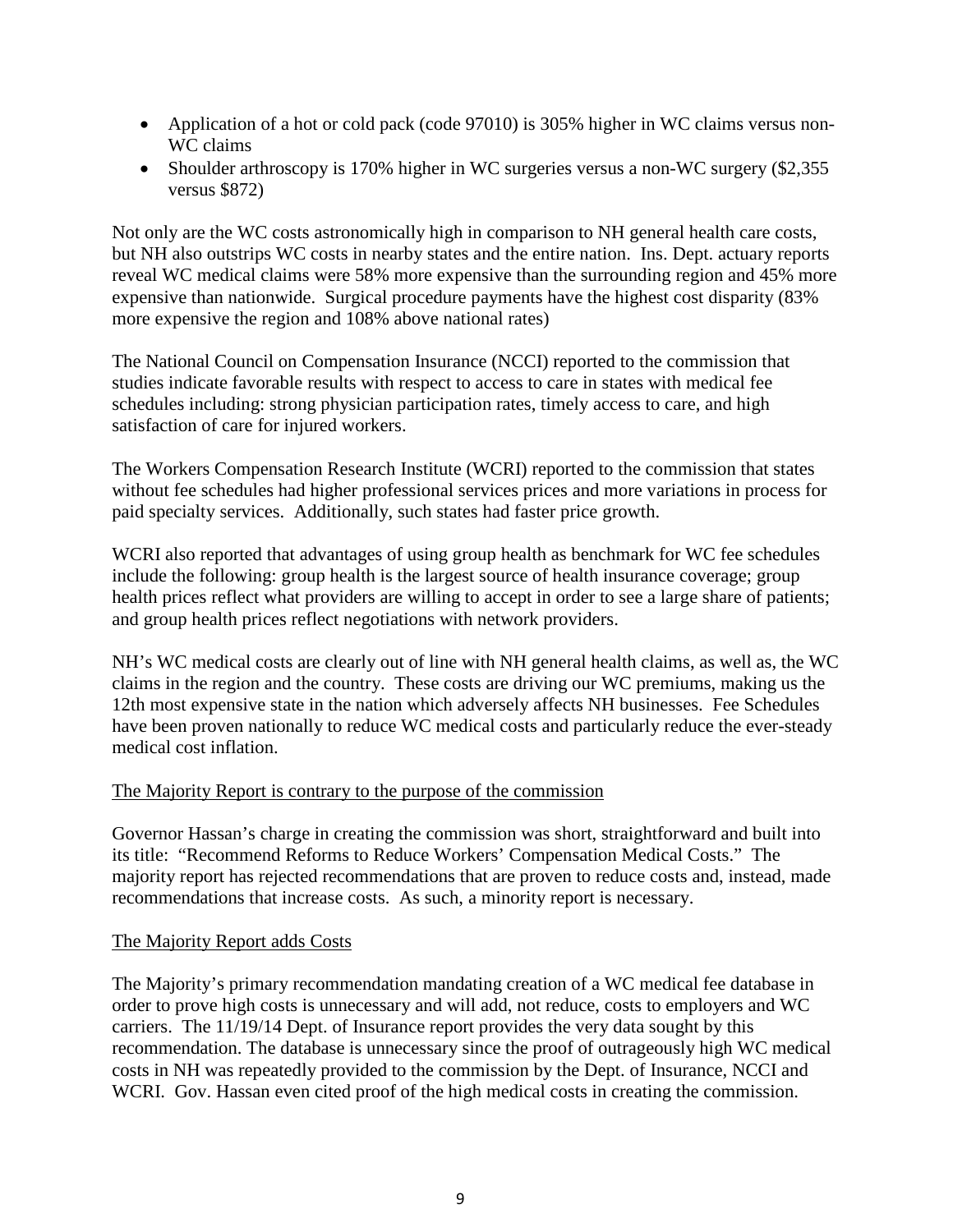The database will add substantial costs to the carriers that operate in NH since most do not track the claims in the manner expected by the commission. Additional software, staff and outside expertise would add to each carrier's operations. Finally, the database would take over 3 years to develop further delaying any attempts to fix a broken system.

Having the Dept. of Ins. work with NCCI, as mentioned in our above recommendations, is less costly and would capture the needed information.

The second recommendation – implementing a mandatory pharmacy benefit program – admittedly may result in lower costs if it is indeed implemented; however, pharmacy represents a very small percentage of the overall medical pie. A small bite out of a small slice will not impact the cost burden in any meaningful way.

The final recommendation echoes many other commissions and committees: more studying is needed. Ironically, several members of the commission commented during the process that they have been dealing with this issue for many years. Additional years of inaction are not acceptable.

It is important to commend Commissioner Sevigny and his staff for their time and efforts in organizing the commission meetings and bringing before us expert presenters including their own staff and representatives from NCCI and WCRI. Similarly, a thank you is owed to our fellow commission members for their time and efforts in participating in the commission.

Finally, we applaud Gov. Hassan for her courage in highlighting the worker's compensation medical cost crisis and hope that she continues to advocate for reforms.

#### *Minority Report drafted by:* Peter McNamara

*Minority Report signed by:* Donald Baldini; Mark Erdody; Ben Wilcox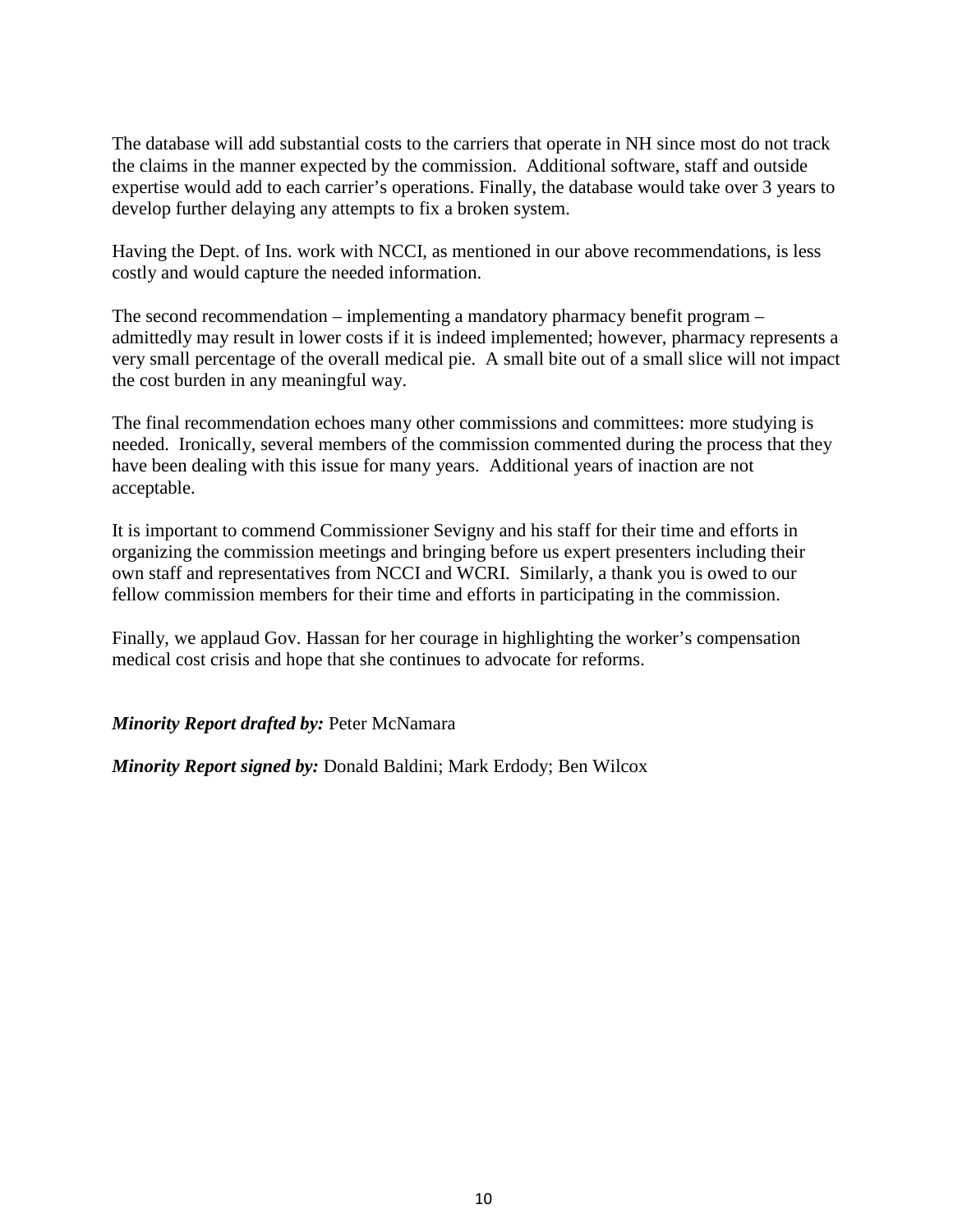## STATEMENT FROM COMMISSION CHAIR ROGER SEVIGNY

As it stands, I cannot support the Commission's third recommendation, to continue the group's work. While I agree that more work needs to be done, I am concerned that the many methodologies and possibilities the group has committed to examining in this recommendation will make any future effort on the Commission's part unduly diffuse. Thoughtfully limiting any future Commission's scope is necessary if anything is to be accomplished.

It is undeniably clear that New Hampshire workers' compensation medical costs are out of line with those in the region and nation, and that those excessive costs are affecting businesses in the Granite State. As research presented to the Commission has demonstrated, fee schedules have proven to be an effective means of curtailing excessive costs. Should a future Commission be necessary to create a fee schedule, its efforts should focus on developing one that is fair – to New Hampshire insurers, to health care providers, and especially to the state's workers.

While I agree in principle with the Minority Report's recommendation to adopt a fee schedule using group health rates as a benchmark, I cannot sign on to the report because I do not fully agree with all of the report's assertions.

A fee schedule would help to reduce costs, but it must be well thought out and carefully crafted. It should make use of the state's Comprehensive Health Care Information System (CHIS) database, and allowances should be made to cover the additional administrative costs associated with workers' compensation.

I disagree with the Minority Report's assertion that developing a workers' compensation medical database is unnecessary. While the creation of such a database would be time-consuming, the information it eventually would generate would be invaluable to the ongoing examination of workers' compensation costs in New Hampshire. A database could be constructed in collaboration with the National Council on Compensation Insurance, which already collects related information from New Hampshire insurers: I believe we can and should take advantage of what is already in place.

Until such a database is constructed, however, we cannot afford to do nothing. Work should begin immediately on the creation of a fee schedule that is fair and based on the real costs of health care in New Hampshire.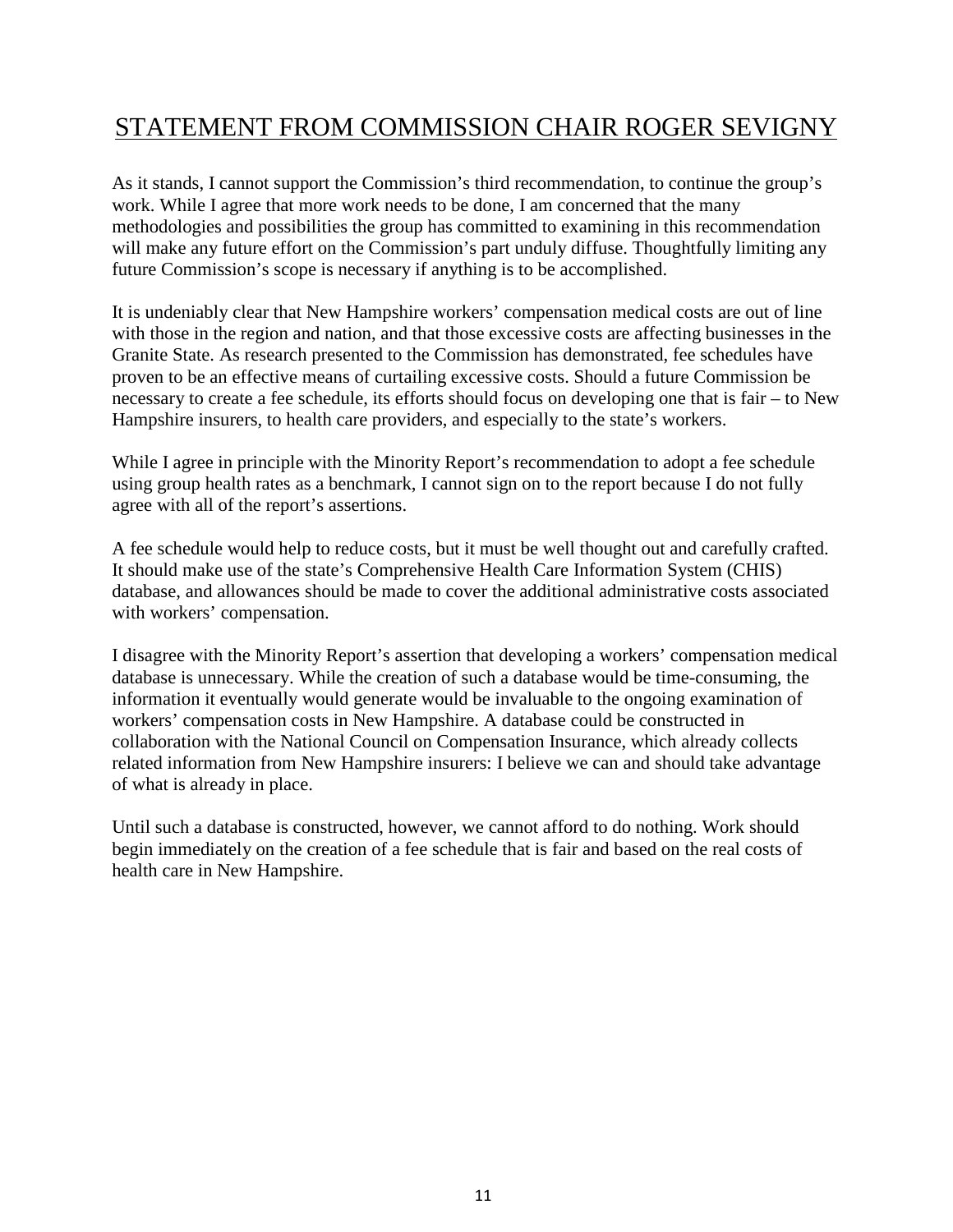## STATEMENT FROM COMMISSION MEMBER BRIAN ALLEN

As a member of the Commission, I want to first thank Governor Hassan for the opportunity to serve and add our voice to the discussion on finding solutions to aid in reducing medical costs in the New Hampshire workers' compensation system. I also want to thank my fellow Commission members for their thoughtful discussion and thorough deliberations on the many issues we discussed. Governor Hassan assembled a strong group of individuals who each brought a unique perspective to the Commission and the collective talent on the Commission is up to the challenge of finding consensus in areas that still require further exploration.

Recommendation #1 – Develop a database: The goal of any serious policy maker is to make informed decisions. One of the areas that seemed to hamper discussion on the Commission was a lack of specific, procedure-level cost data for the workers' compensation system. To aid in the long-term management of New Hampshire's workers' compensation costs, we support the recommendation to secure specific procedure-level data. That goal can be achieved in a number of ways, but we would recommend using one of the following methods:

- 1. Implement the International Association of Accident Boards and Commissions (IAIABC) billing and data reporting standards. The IAIABC has invested considerable time in bringing stakeholders from the various segments of the workers' compensation industry together to develop billing and reporting standards. The billing standards are designed to create uniformity in the data elements that are included in medical bills from the various providers and across state lines. Uniform billing standards should be implemented before the reporting of billing data is required to ensure that the data being provided to the state is consistent and comparable. Nearly every state that has implemented a state reporting requirement has adopted the IAIABX standards.
- 2. A database could also be developed by initiating a "data call", asking each insurer and self-insured entity to report their medical claims paid data to the state. While there may be some differences in the data elements between reporting entities, in general there should be enough commonality to made adequate comparisons. This method could be done fairly quickly once authority was granted to the appropriate state agency by the legislature.

In either of these scenarios, there is a cost associated with collecting and analyzing the data. Authorizing legislation should include an appropriation sufficient to cover those additional costs.

It is important to note that the lack of this data today should not delay further discussion on implementing a fee schedule or other cost-containment strategy for medical services in the workers' compensation system. Between the NCCI data and the existing state group health all payer claims database, sufficient information exists to guide an educated decision. While we support this recommendation, we don't believe this recommendation should be used as an excuse to delay critically needed action on rationalizing some of the workers' compensation medical costs at both the facility and provider level. Our support of this recommendation is to create a data set that will aid in future refinement of cost-containment strategies that should be implemented in the short-term.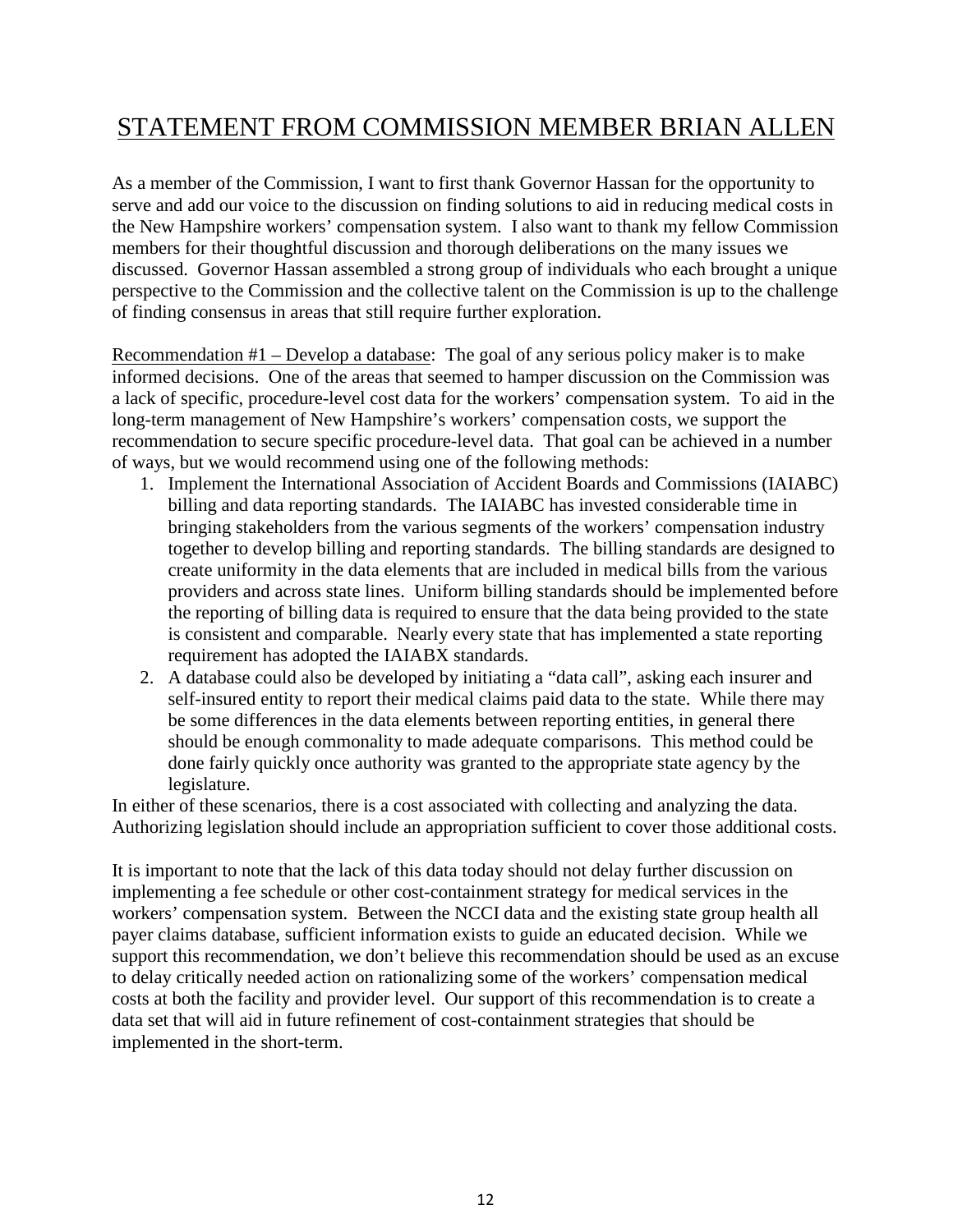Recommendation # 2 - Workers' Compensation Pharmacy Benefit Management Programs: As a pharmacy benefit manager, Helios supports this recommendation. We take this opportunity to outline some best practices that should guide the development of legislation.

- 1. Statutorily authorize employers to implement a managed care pharmacy program. While this would not require every employer to implement a program it provides appropriate encouragement and establishes legislative support for the concept of managed pharmacy care.
- 2. Allow employers who choose managed care to require their injured employees to utilize the services of pharmacy providers that are within the managed care network with some exceptions to be defined by rule. Possible exceptions include:
	- a. Early fills in the early stages of a claim an injured worker may require pharmacy care before the employer can get the pharmacy benefit card to the injured worker. Injured workers should be allowed to seek care from a qualified provider until they receive the pharmacy benefit information and can choose from a network provider that is convenient to them.
	- b. Pharmacy Proximity Issues in certain rare cases an injured worker may live in an area where there is not a network pharmacy within a reasonable distance and a mail-order option is not feasible. Some allowance could be made for this type of circumstance.
	- c. Physician Dispensed Medications limited physician dispensing may add a convenience factor for an injured worker receiving initial medical treatment following an injury. In some cases it may be easier for an injured worker to receive an initial fill of medication from the treating physician. If a physician chooses to engage in dispensing medications to injured workers, the medication dispense should be limited to a one-time initial fill that is no greater that a 14 day supply and should only be allowed at the time of the initial treatment following an injury. In no cases should refills be allowed. Additionally, if the physician dispenses repackaged medication, the reimbursement should be limited based on the cost of the original product used in the repackaging. If a physician wants to dispense medication beyond these limitations, the physician can seek to become an "in-network" provider for the pharmacy network.
	- d. Keeping as much care as possible within the network allows the pharmacy benefit manager to gain a greater and more immediate understanding of the scope of pharmacy care needed and aids in employing the best clinical tools to ensure the injured worker receives quality care that includes the right medication at the right time. The clinical tools also help steer injured workers and their doctors away from addictive or unnecessary medications and can also help identify potentially problematic claims before they become a big problem.
	- e. Some of the other benefits of using managed pharmacy care include network discounts, guaranteed payments to pharmacy providers, reduced administrative costs by streamlining processes and exchanging information electronically, screening out medications that are not related to the injury, educating injured workers on how to best use their medications, aiding in adherence to medication regimens, helping to enforce the generic mandate, and continual evaluation of pharmacy claims data to identify trends and areas of potential improvement and/or cost savings.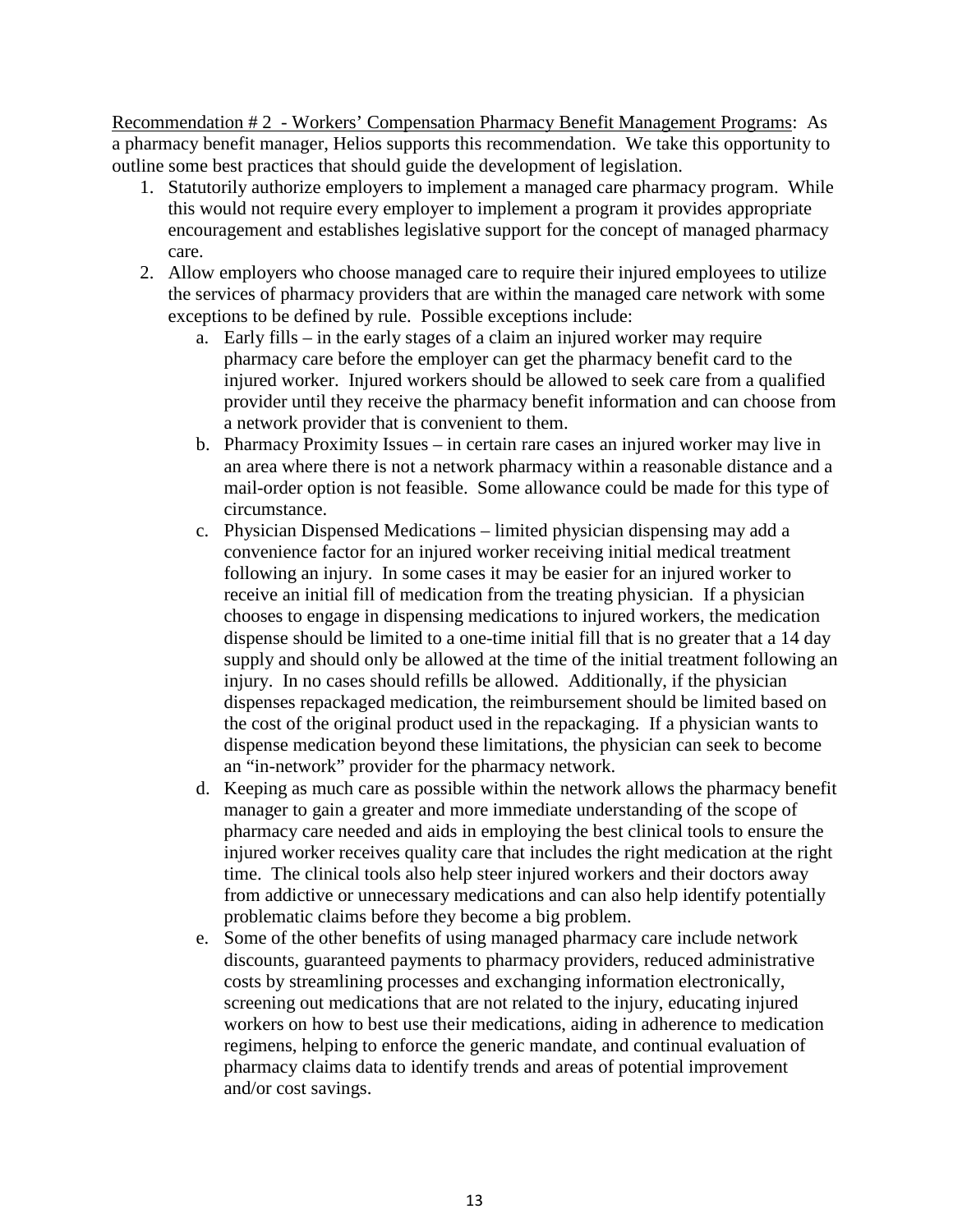- 3. Reducing Opioids Using Clinical Tools The PBM clinical tools are developed using evidence-based guidelines that are widely accepted in the treatment of injured workers. Allow the PBMs to implement their best clinical tools to reduce the use of opioids in the New Hampshire workers' compensation system. While there are some cases where opioids are necessary for effective treatment of pain, far too often unfettered access to opioids creates more problems than it solves. A number of recent studies have shown that the use of opioids extends the life of a claim and inhibits return to work. Most workers' compensation PBMs have strategies they employ to find suitable and effective alternatives to addictive and potentially harmful medications. The PBM clinical tools can also help reduce the use of high-cost compounded medications that have questionable efficacy.
- 4. Access to Care Most workers' compensation PBMs have large pharmacy networks. Based on our experience, there have not been any demonstrable access-to-care issues when injured workers are required to use a network pharmacy.

Recommendation #3 – Continue the Commission's Work: We support this recommendation. While it may appear that some members of the Commission are "dug in" on a particular position, we believe that in a very short period of time further work by the Commission would bear fruit specifically as it relates to rationalizing costs in the general medical treatment of workers' compensation injuries. As stated in #1 above, sufficient data exists to develop a recommendation that would have immediate impact and there seems to be enough "open-mindedness" that some solutions to address medical costs would emerge from the Commission in a fairly short period of time. Any recommendation implemented could and should be refined over time as better data is developed based on the first recommendation. We are happy to continue in the work of the Commission.

Respectfully submitted by:

Ba R alla [Brian.Allen@helioscomp.com](mailto:Brian.Allen@helioscomp.com)

801-230-8379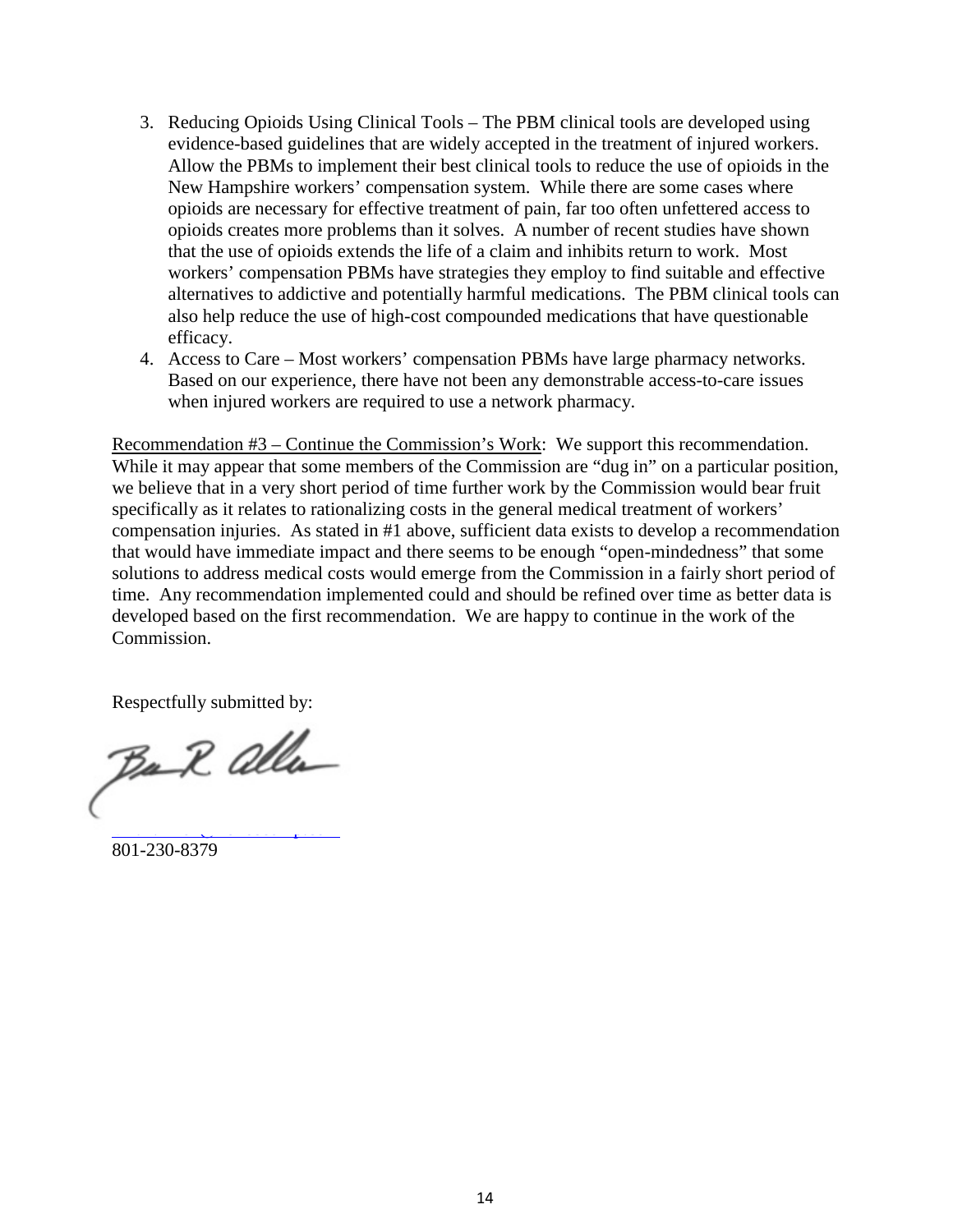## STATEMENT FROM COMMISSION MEMBER PAMELA BRONSON

Thank you for the opportunity to provide additional insight and information regarding the work of the Commission and the Final Report. The Staff suggested I submit the following requested changes to the Majority Report as part of a "personal position statement". Please note that I do not believe these reflect personal opinions. These changes were requested as edits and additions to the Final report, submitted prior to the requested deadline and to be distributed to all the Commission members for consideration in the final report. While some of my proposed changes were accepted by Staff. The following changes were not included in the final report. These edits were provided to clarify and include additional detail for some of the representations made throughout the final report. All statements below in quotes below were not made by me. These statements were made by Presenters and may be confirmed by reviewing the minutes of each meeting date or reviewing the resources found as links online at:

<http://www.governor.nh.gov/commissions-task-forces/workers-comp/index.htm>

#### FINAL RECOMMENDATIONS:

#### Last Paragraph

"…The Commission feels that those who continue this effort should use all resources and tools available to them, including a possible future workers' compensation database, but that the work should continue regardless of the information available at the time. The high workers' compensation medical costs in New Hampshire continue to burden New Hampshire businesses, and action should be taken to address this. Recommendations may be adjusted in the future, as new data provides further insight into the issue."

The term "medical" should be deleted from the last sentence in this paragraph. The representation that the high workers' compensation costs in NH are specifically exclusive and related to medical costs is a conclusion that was not yet reached by the majority of the Commission members. If this conclusion was evident then recommendations to continue the Commission and to collect additional data would not be necessary.

#### SUMMARIES OF MEETINGS

#### SEPTEMBER 26, 2014

*Representations made here as fact should be footnoted with the source of the data from which these percentages and conclusions are being drawn. The Presentation of Workers' Compensation Medical Costs in New Hampshire was based exclusively on NCCI data representing 29 data elements in a voluntary 2013 data call from a limited set of carriers using aggregate data. It should be noted that this presentation and all NCCI data represents insured data only and excludes 1/3rd of NH Work comp in the self-insured market.*

• Proportion of medical costs in NH has increased over the years, while countrywide has been relatively stable.

This statement should be clarified to note the 2003-2012 NH medical costs increased 9% and Country-wide experienced a 4% increase.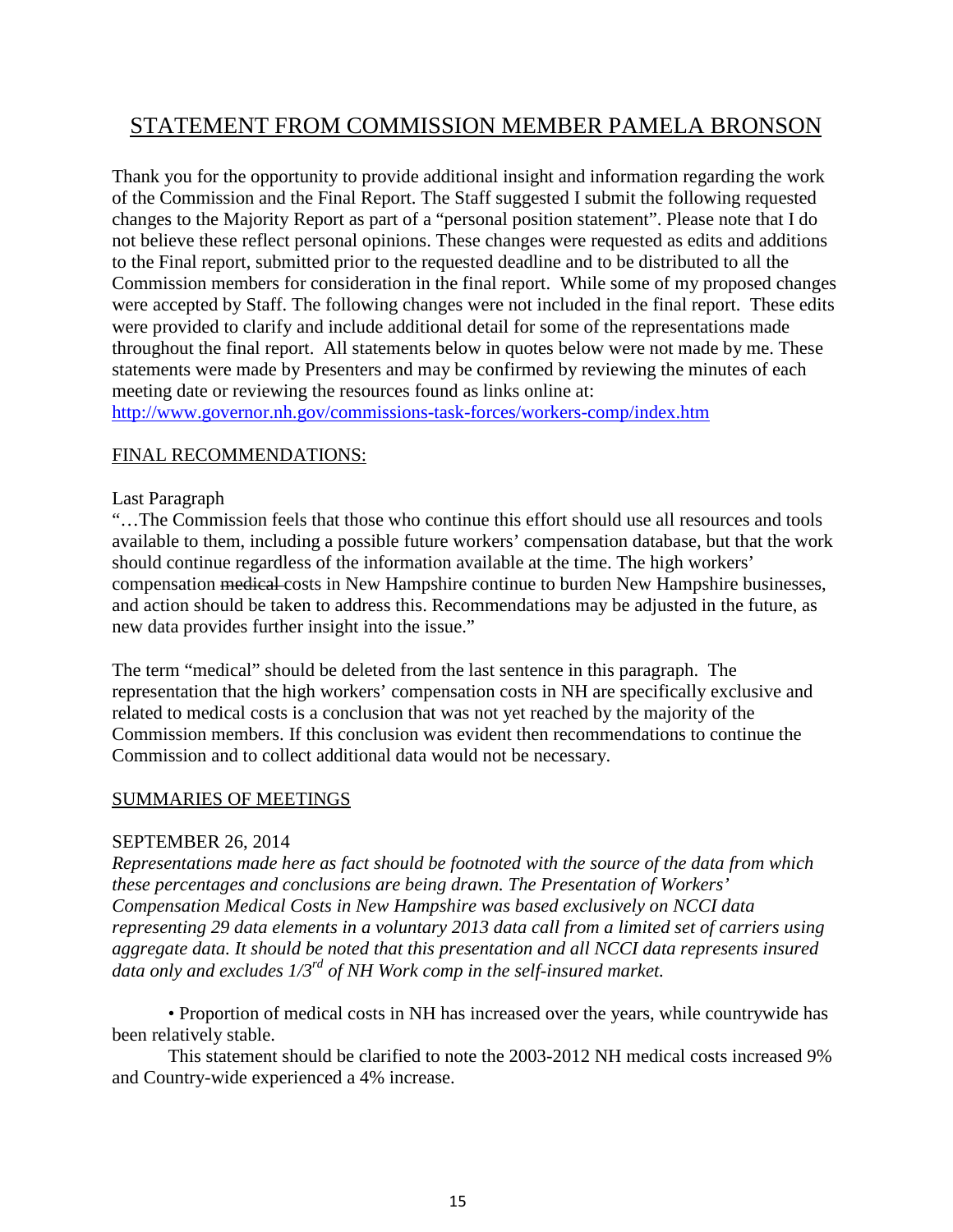- The Oregon WC Premium Ranking reports NH at #12 in 2014 and was highlighted as the sole basis for concern that defines WC Premium Costs as high when compared to other States. However, it should be noted that there is no direct correlation between a State's Oregon WC Premium Ranking and whether or not a State has a Physician or other Fee schedule to control medical costs. This point is best highlighted when reviewing the Oregon Premium Ranking for each State without a fee schedule.
- NH (ranked 12 in the Oregon WC Premium Ranking) and is one of only 7 states without a Physician (clarification) fee schedule. Other States without medical cost fee schedules include:

 Indiana (ranked 50), Iowa (24), Missouri(21), New Jersey (3), Washington (17) and Wisconsin (23).

• There is also no direct correlation between the WC Premium ranking and the Percentage of Medical Costs in WC Overall costs. Indiana has 73% WC Medical costs and is Ranked among the top performers at #50 in the Oregon WC Premium Ranking

#### OCTOBER 9, 2014

Continuation of Presentation of Workers Compensation Medical Costs in New Hampshire *Sally MacFadden, Property & Casualty Actuary*

- The DOL clarified that the Self Insured Market represents "62millon of the 187million in Workers Compensation. (33%)"
- "Medical Costs in the Self-Insured Market are 65% while Medical Costs in the Insured Market are 73%."
- "All NCCI Data contained in this presentation and others represent the Insured Market ONLY (2/3rds of the market)."
- The Self-Insured entities (in NH) "already have some kind of handle on their medical costs and worker's comp costs overall."

#### Presentation from the Workers Compensation Research Institute (WCRI) *Dr. Richard Victor, Executive Director, Ms. Ramona Tanabe, Deputy Director & Counsel*

- "When a state reduces a fee schedule by 20% they assume they will get a 20% reduction in medical costs. I've never seen that happen, it's always a smaller number."
- Unintended Consequences: "The decision to have a fee schedule or not is a strategic one. Once you go down that road you cannot go back, like Pandora's box. It generates behaviors."

#### OCTOBER 23, 2014

Presentation from the National Council on Compensation Insurance *Natasha Moore, FCAS, MAAA, Practice Leader and Senior Actuary*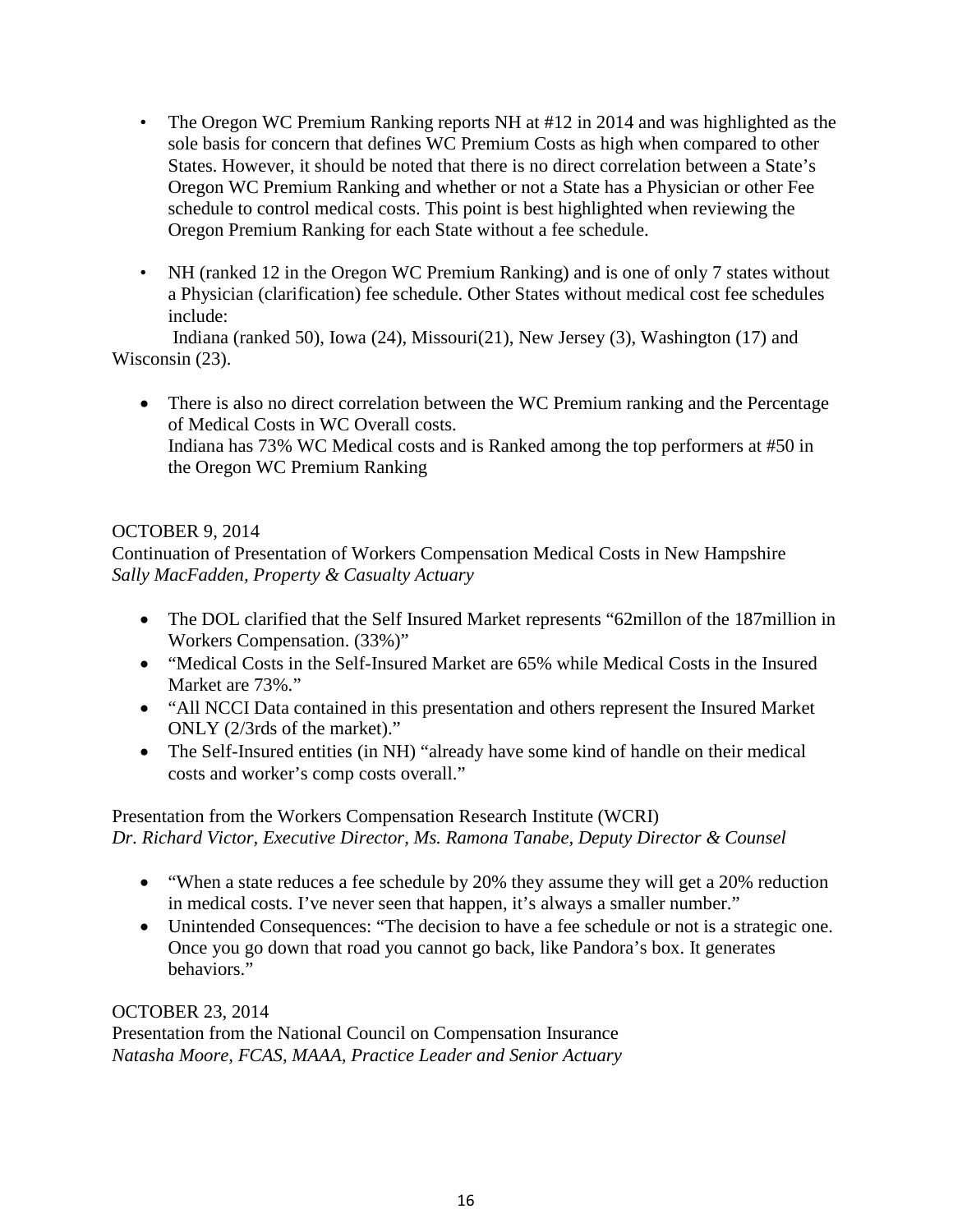In Texas:

WC patients "had to travel further or longer distance"

*The States of California and Florida were also discussed as part of this presentation. These States were determined to be problematic and not necessarily States we may want to follow. There was a great deal of discussion about California and we were made aware they were scrambling to implement legislation to address the unintended consequences/results of previous legislation including fee schedules. The same issue was occurring in the State of Florida..*

*A Study by the University of Washington estimated a cost of \$349million within the first year of injury to WC California due to access barriers in the system post legislative changes.*

• In Maine: It is important to note that Maine has just 46% of medical costs and yet is ranked #13 by Oregon WC Premium Index, just below NH at #12.

#### NOVEMBER 6, 2014

Presentation from the Workers' Injury Law and Advocacy Group *Chuck Davoli, WILA Immediate Past President, Attorney, Labor Representative* 

- WC second most profitable line of insurance
- Operating decreased from 100.4 in 2011 to 93.8 in 2012, earning \$6.20 of profits for every \$100 of net premiums
- Investment gains are up every year from 2008 to 2012

With consideration of and the addition of the above points of clarification, I support the findings and recommendations of the Majority.

On a personal note, I would like to add that there was a significant issue overlooked and not discussed in the relatively short time the Commission had to review medical costs. While the costs and comparisons to other States WC costs and Group health costs were raised and discussed, the potential reasons the cost of treating injured workers may be higher was not discussed.

Providers cannot balance bill the employer, employee, or anyone for an accepted NH WC medical claim. This is not a restriction imposed on any other NH service provider or business. This restriction does not apply to any other non-contracted health insurer or payer. There is also no rule or expectation for when the provider should receive payment for services rendered on an accepted WC claim. Even Medicare pays interest to the Healthcare provider if there is a delay in processing a claim. This is not the case for WC. Our practice has contacted the Department of Labor for unpaid or underpaid claims and at times have been told they do not have the staff resources to assist us in getting payment from the carrier for an outstanding appealed claim. As the account ages, the provider ultimately will write off the unpaid or underpaid balances as bad debt. It is not an insignificant number.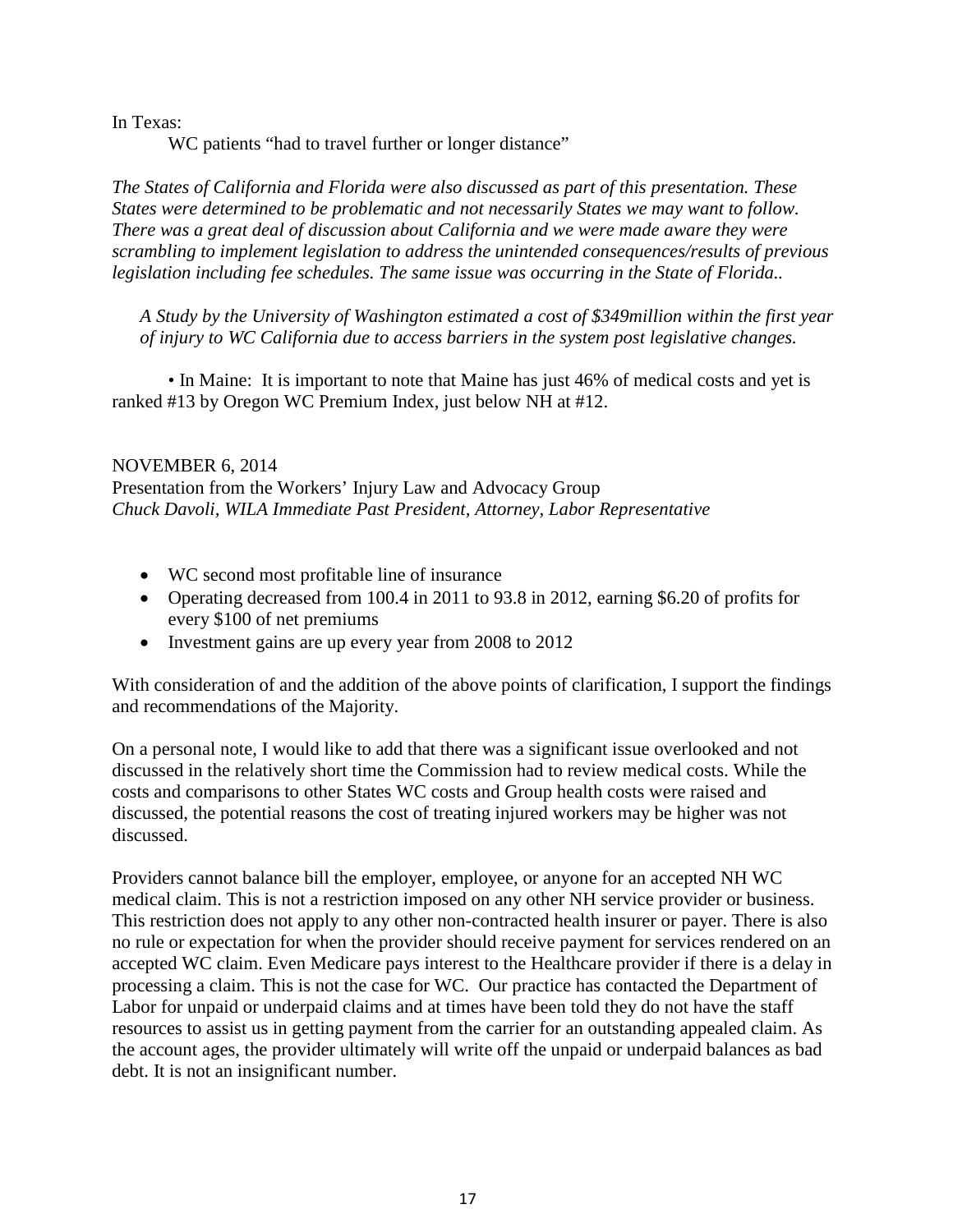If a fee schedule is implemented, then the providers need some ability to either get paid the fee schedule amount in a timely manner or balance bill. Appeals are not always effective and implementation of a fee schedule without establishing clear guidelines may only further stress what appears to be an already understaffed and overworked Department. I do not feel it is reasonable to expect the healthcare provider to accumulate a WC accounts receivable indefinitely without being paid for services and without any opportunity for recourse. It appears WC Carriers do not have any requirements or the State does not have the resources to enforce timely payment for services. There is no further recourse, and unpaid balances are written off as bad debt. This needs to be a consideration.

It is also important to note that unpaid claims do not appear anywhere in the data presented by NCCI. The data reported is on paid claims. Unpaid claims need to be factored into the average payment data. Implementing a fee schedule without fully exploring all the factors that drive up Overall WC premium costs will most certainly have unintended consequences. No other NH business is restricted in any way for collecting on services rendered. This is unique to Work Comp and needs to be considered as contributing to the cost along with continued research of other cost drivers.

This is exactly why I strongly support the work of the commission continue with specific timelines and expectations to continue our work and provide meaningful recommendations for positive change.

I sincerely hope the Governor supports the Majority recommendation and allows the Commission to continue this important work.

Thank you for the opportunity to respond to the final report and to participate in this Commission.

Respectfully Submitted,

Pamela Bronson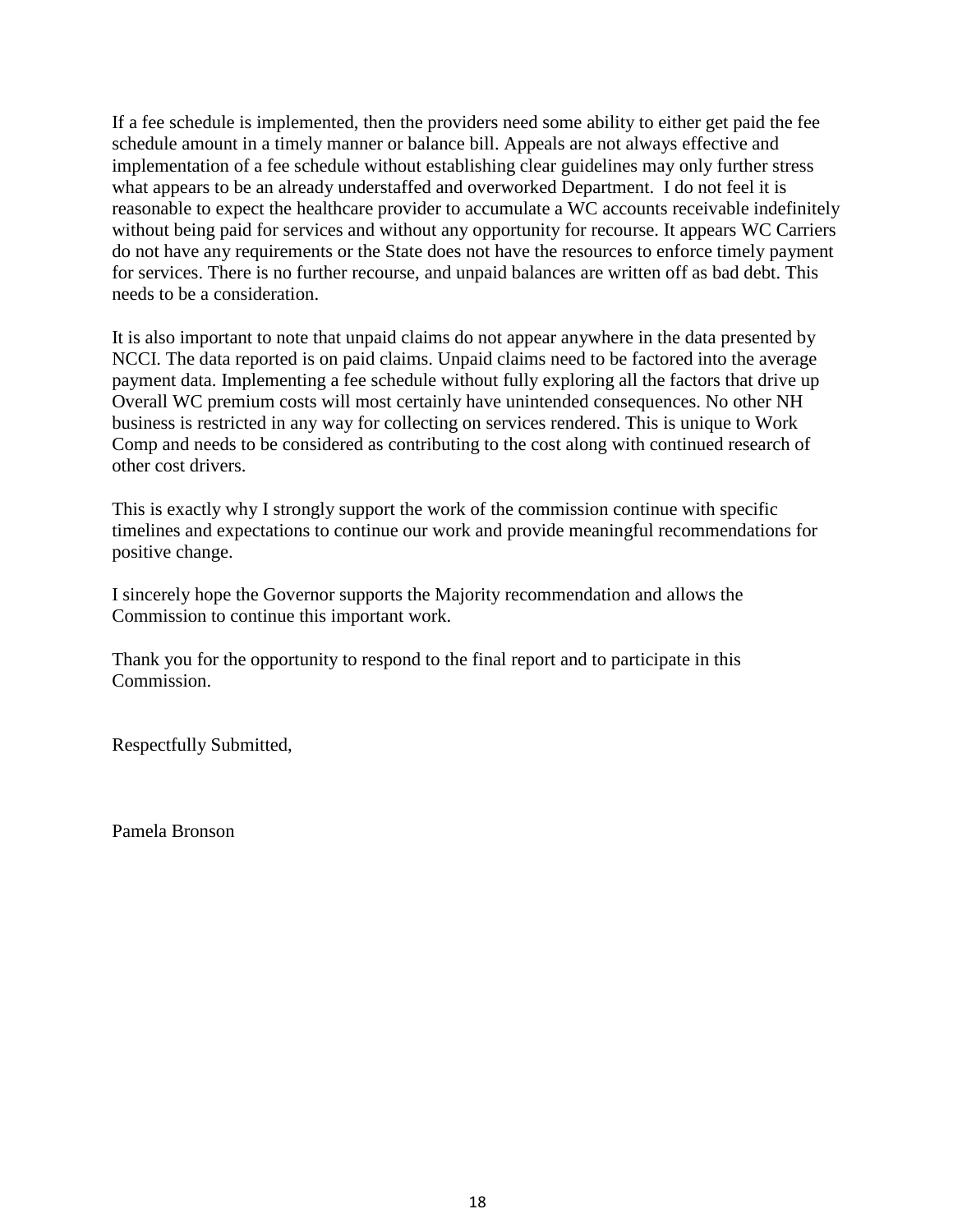## STATEMENT FROM COMMISSION MEMBER PAUL CHANT

I believe the Commission as a whole would be able to ultimately reach a consensus on a legislative fee schedule if given that opportunity. There is strong sentiment for change, but the majority wants to ensure that any proposed change will work effectively for injured workers and medical providers. The time provided for the Commission to render this report did not allow full examination of how effectively different models would work in New Hampshire.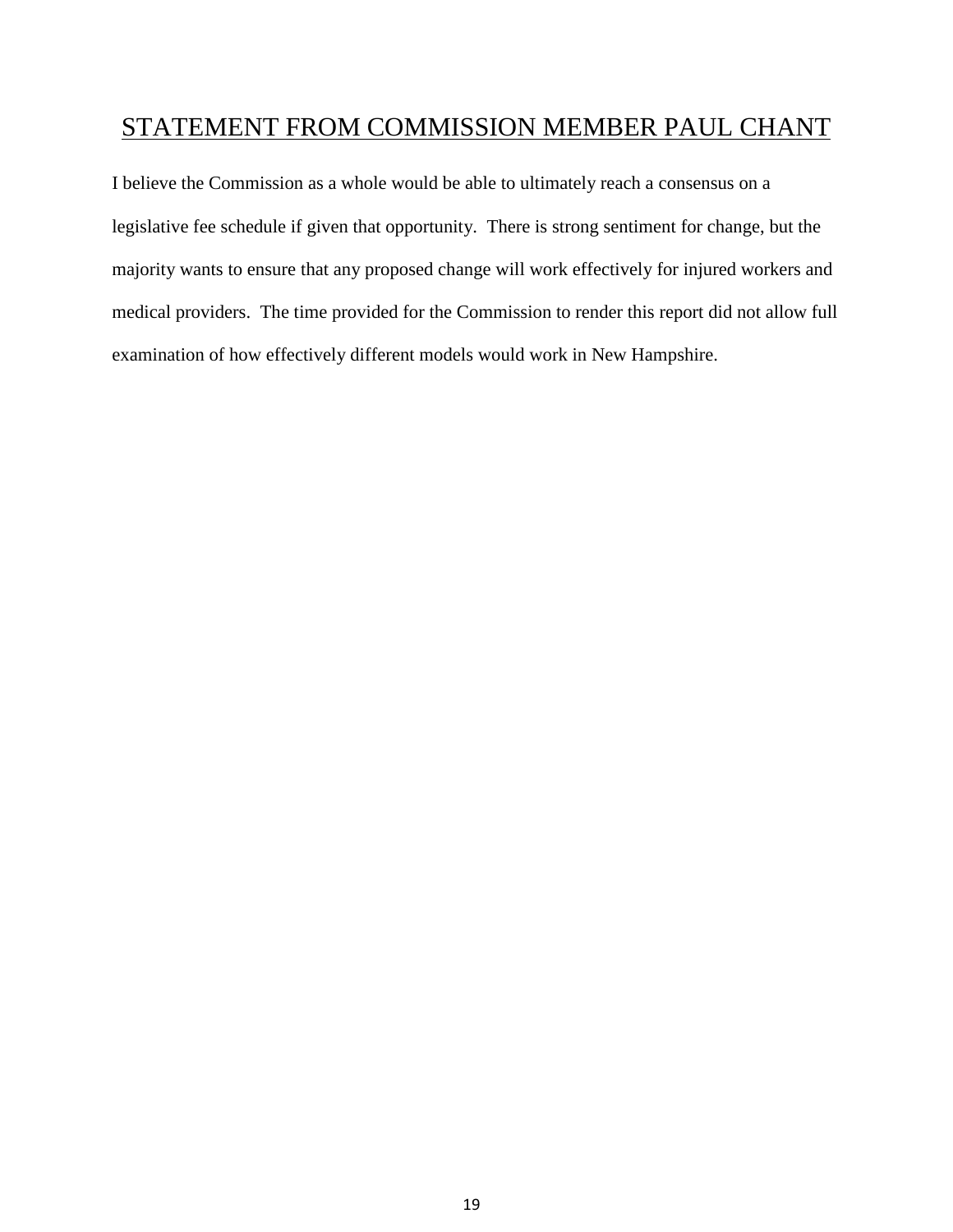## STATEMENT FROM COMMISSION MEMBER EDWARD DUDLEY

The New Hampshire workers compensation system is complex and the Workers Compensation Commission has worked diligently for the last two months to identify all the various components of the workers compensation system that contribute to its complexity. While the Commission has benefited from presentations from nationally recognized experts and has reviewed a number of national workers compensation reports and studies, there is still more work to be done. In order for New Hampshire to develop a truly New Hampshire solution that takes into account all perspectives – the injured workers, employers responsible for paying premiums, carriers responsible for providing WC coverage, regulators responsible for carrying out the WC laws and providers responsible for treating the injured worker – the Workers Compensation Commission needs more time to continue the work that has begun. Rushing to a conclusion without thorough discussion of all aspects of the system, the potential consequences of a recommended system change and consideration of the safeguards necessary to achieve meaningful reform could lead to unintended consequences that will not result in achieving the Commission's stated objective.

The Commission's recommendation to develop a workers compensation claims database is critical to achieving this goal. There is no workers compensation claims data available in the public domain. The state of New Hampshire is a leader in the development of a similar database for health insurance claims so the expertise and infrastructure is readily available to expand the database to collect workers compensation claims in a reasonable amount of time with the current available resources.

The Commission has heard from providers on how the health care system is transforming with the movement away from fee-for-service medicine to a more value-based model. The way an injured worker is cared for will be affected by this system-wide transformation in care delivery. More discussion and consideration is needed by the Workers Compensation Commission to ensure that the injured worker continues to receive the highest quality of care that they have come to expect and deserve but with the appropriate incentives in place to ensure that they receive the right care, in the right place, at the right time and return to work as quickly as possible by employing state of the art outcomes measurements and back to work safety programs.

The Commission recommendation to implement a registered, accredited pharmacy benefit management (PBM) program is a positive step towards establishing a fair and effective vehicle for better management of pharmacy benefits under the workers compensation system.

I thank the Governor for asking me to serve on this important Commission and my fellow Commission members for their collegial efforts over these past few months to improve our workers compensation system in New Hampshire, and I look forward to continuing this important work.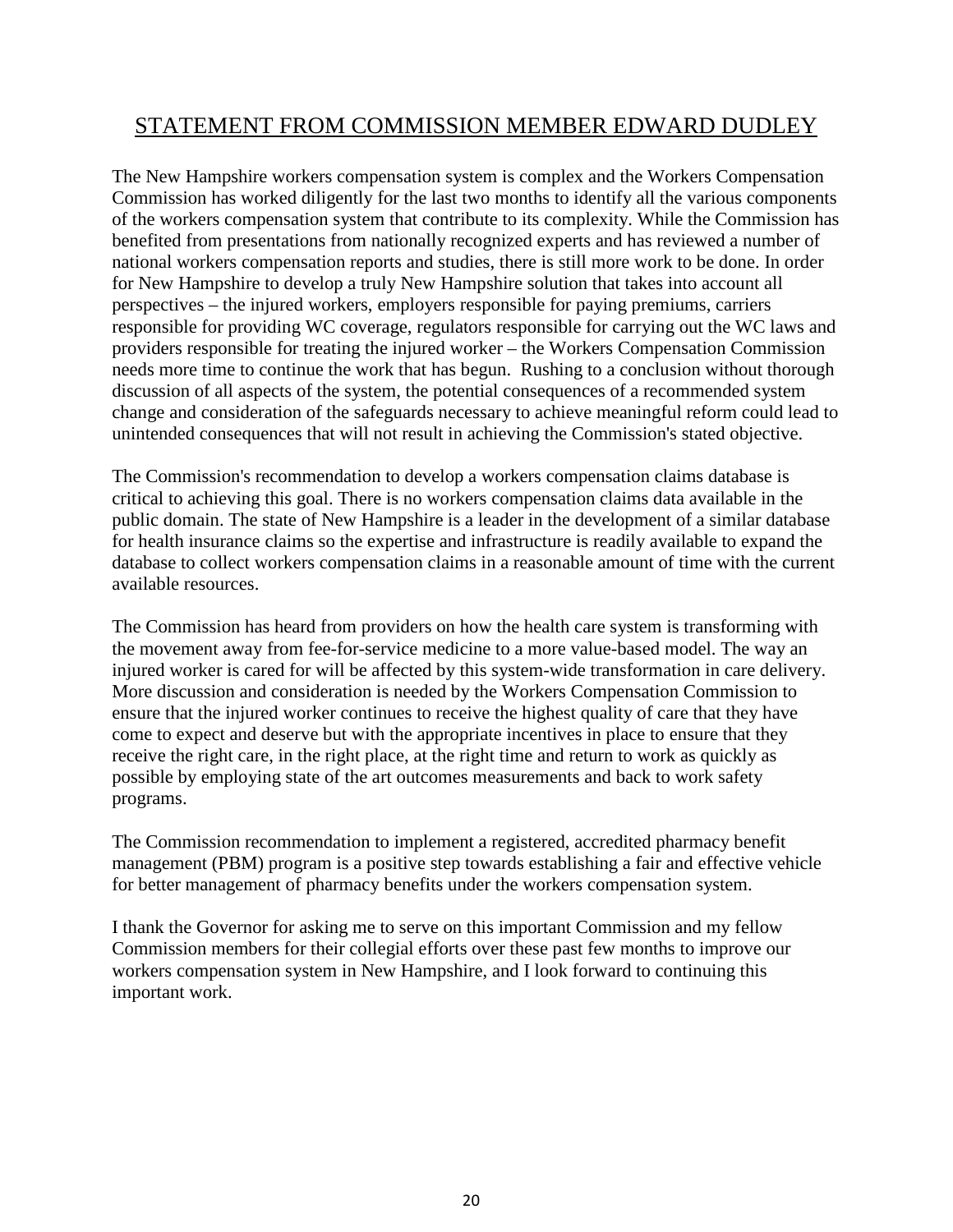### STATEMENT FROM COMMISSION MEMBER MARK MACKENZIE

Workers Compensation reform should protect the rights of workers and provide adequate care in a timely way delivered through a comprehensive medical care system. It should also provide for indemnity benefits which replace the majority of the wages for insured workers and further provide for a system of rehabilitated care.

The rights of injured workers should not be dealt away in a reform proposal that attempts to limit the cost of the medical benefits by reducing benefits to the injured worker. Reforms must from the New Hampshire AFLCIO position be carefully structured.

The New Hampshire AFLCIO supports further study of the medical cost associated with the program and acknowledges the information regarding the costs presented to us. This however is only one piece of a comprehensive system and the interest of the others at the table must be flushed out with the same level of detail and research.

The pharmacy benefit programs presented to the Commission are designed to help control the use of prescription opioids by injured workers and the New Hampshire AFLCIO believes this has merit. The law should clearly state the requirements and provide sufficient detail to inform the rule making process as to the definition and accreditation of any such program.

The Commission did not take up the question of treatment of those injured workers who through no fault of their own find themselves experiencing difficulty with opioids use as a result of medical treatment. This will be a major challenge for the workers compensation system. Education and control of these substances is the first step but care of the injured worker should include a comprehensive approach to his or her care and should include a provision for substance use disorder treatment when appropriate.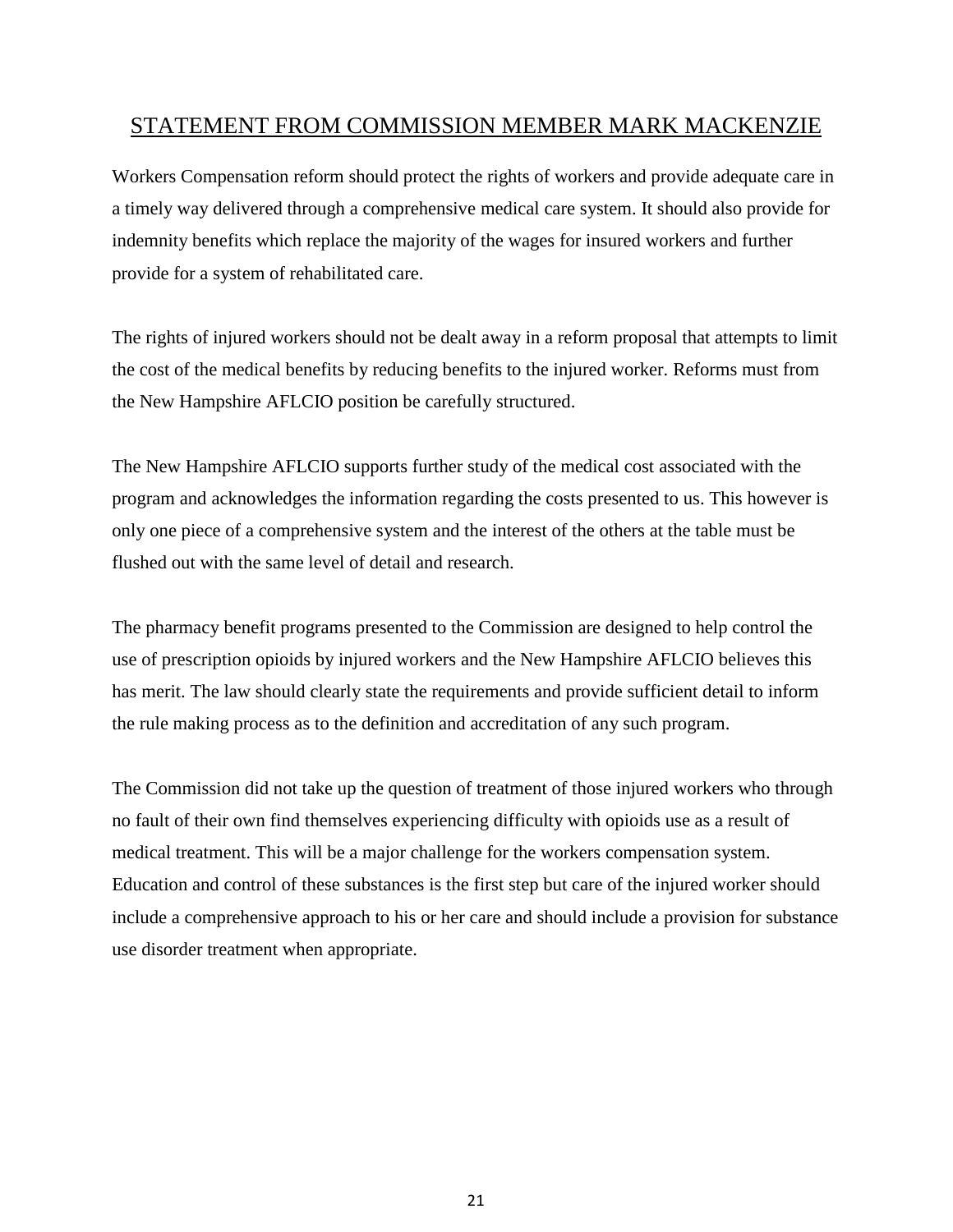## STATEMENT FROM COMMISSION MEMBER GREGORY SOGHIKIAN

I had the opportunity to attend all of the Workers' Compensation Commission meetings. The individual presentations have been discussed at length, the varying opinions have been expressed, and the majority opinion is clearly stated. However, much of the information is in the discussions of each topic which is not easy to see unless you listen to the meetings. The summary of presentations does not outline all of the major data points that are pertinent and there are several topics that were not discussed or were only briefly discussed that warrant further discussion, so I do believe that there is some personal input that can be added to the ongoing discussion.

The first question is the question as to how much of a problem there truly is. In the Governor's charge she stated that New Hampshire was the ninth most expensive state for workers' compensation premiums as ranked by the Oregon rankings. This charge stemmed also from the original Workers' Compensation Advisory Committee information that dated back to the ranking of 2011. Since that time our rating has improved from ninth most expensive to twelfth. While this still puts us in the upper levels of workers' compensation premium costs, we are clearly moving in the right direction. It should also be noted that our workers' compensation premiums have been steadily decreasing since 2010 and a estimated 5% reduction is expected this year as well.

Looking at the cost, one of the numbers that is frequently repeated is how high our percentage of premium costs are on the medical side. This percentage is misleading because our indemnity costs are significantly low, and in fact are 30% lower than the national average. (Indemnity costs are the non-medical costs such as paying wages while out of work or paying for permanent impairments or for workers that do not return to their usual job.) Because our indemnity costs are very low, our percentage of premium that goes toward medical costs will obviously be higher.

Low indemnity costs is one indicator of the high quality of care our workers receive. High quality medical care results in outcomes that allow the worker to return to full regular duties relatively quickly and decreases indemnity costs. With any changes to the system we have to be very careful that those changes do not result in unintended consequences. Specifically, we want to be careful to preserve the high quality of care that is already being provided in New Hampshire, not only because the indemnity costs will go up as the quality of care goes down, but also the outcomes for the injured worker will also be affected directly. We need to remember that the medical care for our workers and the restoration or preservation of their health is the number one priority in all of this. We also need to make sure that if we do institute any changes that result in cost savings, those cost savings get passed along to the employer and to the injured worker, and do not simply disappear into the administrative costs of the carriers, legal costs or other administrative portions of the cost of workers' compensation care.

Although our premiums are high relative to many other states, New Hampshire is still a very favorable and attractive state for workers' compensation carriers to do business. The combined loss ratio in New Hampshire was only ninety-four percent vs. the nationwide loss ratio of about one hundred and ten percent. New Hampshire has been able to attract several new carriers to this state over the past several years. For the self-insured employers within the state I think there is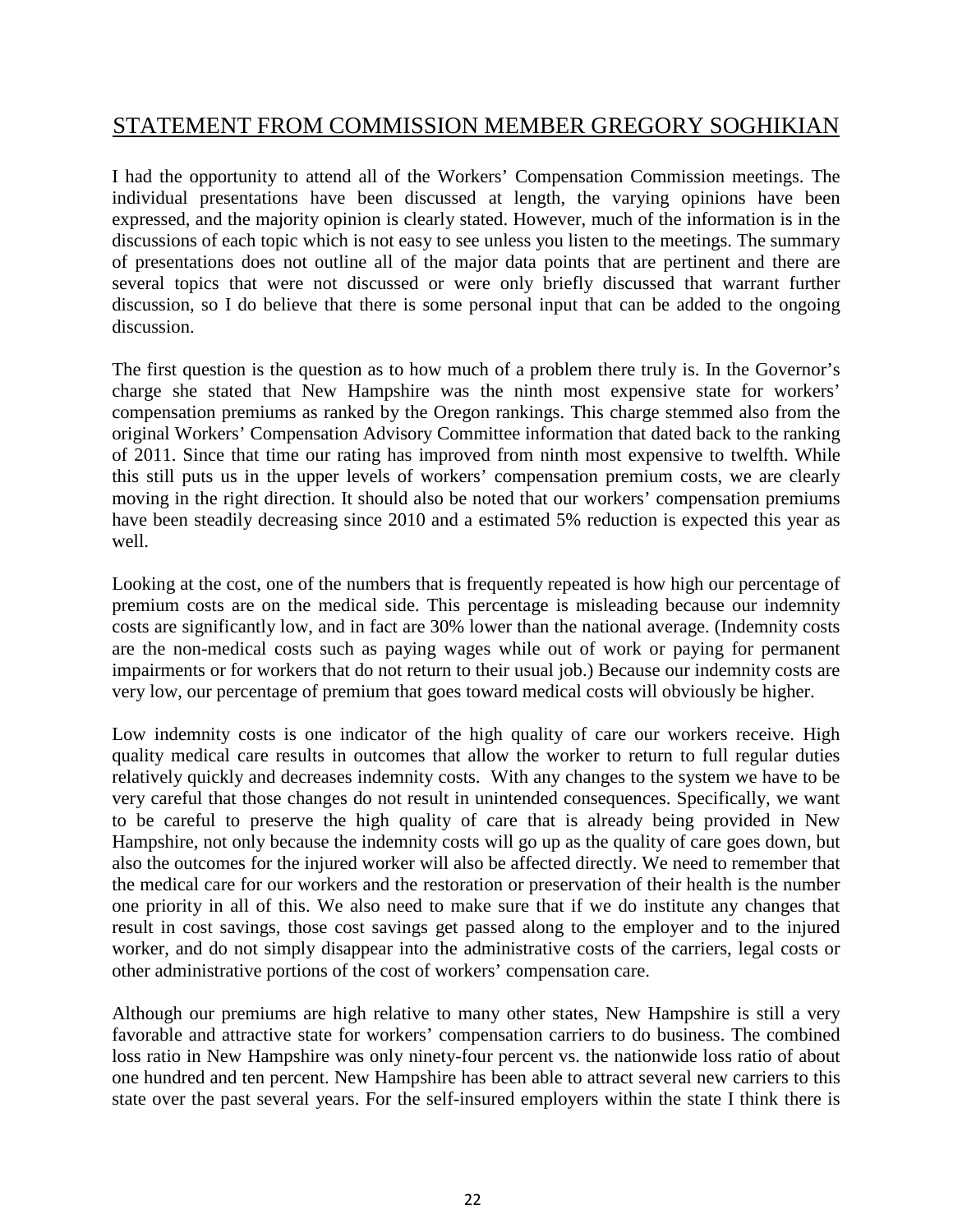more of a direct cost issue. It should be remembered when looking at NCCI data that all of the data is only for those groups that are insured, their data does not include at all any of the selfinsured groups, which compromises at least forty-percent of the market in New Hampshire.

In terms of some of the data that was reviewed by the Commission there are certain things that should be remembered when reviewing the summary:

- 1. For Texas the data is significantly skewed because Texas has a very large OPT out option that was not discussed or disclosed during the data presentation. One point to note in Texas was that when a Fee Schedule was imposed, not only did a large number of employers and carriers choose to opt out of the system, but twenty percent of their top quality providers left the system and dropped workers' compensation as a provider.
- 2. California was also reviewed in some detail. It should be remembered that California has a very different medical environment. They have a very large issue with undocumented workers and under reporting of workers' compensation issues, and that is something that is not applicable in general to the New Hampshire situation.
- 3. When you look at the summary of all states and what they have done with Fee Schedules, the vast majority of them are using a Medicare-based Fee Schedule. It should be remembered that WCRI (Worker Compensation Research Institute) said specifically that Medicare is not a good basis for a Fee Schedule for several reasons. The first is that it is a federal level determination of fees having nothing to do with an individual state's needs or conditions, that some of the regional adjustments are skewed, that the fees do nothing but go down over time, there is no cost-of-living adjustment, and there is no correlation to costs. It should also be noted that almost every single state that has a Fee Schedule also has the ability to negotiate outside (above) that Fee Schedule. In fact with certain states, such as Massachusetts, that is the main way that the system works is through an outside negotiated Fee Schedule care. The vast majority of high quality providers in Massachusetts negotiate separate rates on a case by case basis (that are substantially higher than the Massachusetts fee schedule and are fairly close to the usual and customary rates in NH). The problem with negotiated separate Fee Schedules is that it delays care for the injured worker, it adds tremendously to the legal burden of the system, and has a large amount of additional hidden costs that are not direct medical costs.(I have personally experienced this with patients that I have treated that have Massachusetts based coverage).

When looking at other states it is probably most pertinent to look at our neighbors, Vermont and Maine, as they are most similar to New Hampshire's mix of job types and workers within the system. In 2012 Vermont was ranked fourteenth most expensive in workers' compensation. Maine was tenth, and New Hampshire was the worst in Northern New England at ninth. Since that time both Vermont and Maine have instituted Fee Schedules (with outside negotiations as an option), and now in 2014 Vermont is ranked eighth most expensive; they moved up in expense by six positions. Maine has dropped from tenth to thirteenth most expensive, and New Hampshire is still between the two having improved from ninth to now twelfth position in terms of premium costs. We have done this without any Fee Schedule changes. Vermont clearly failed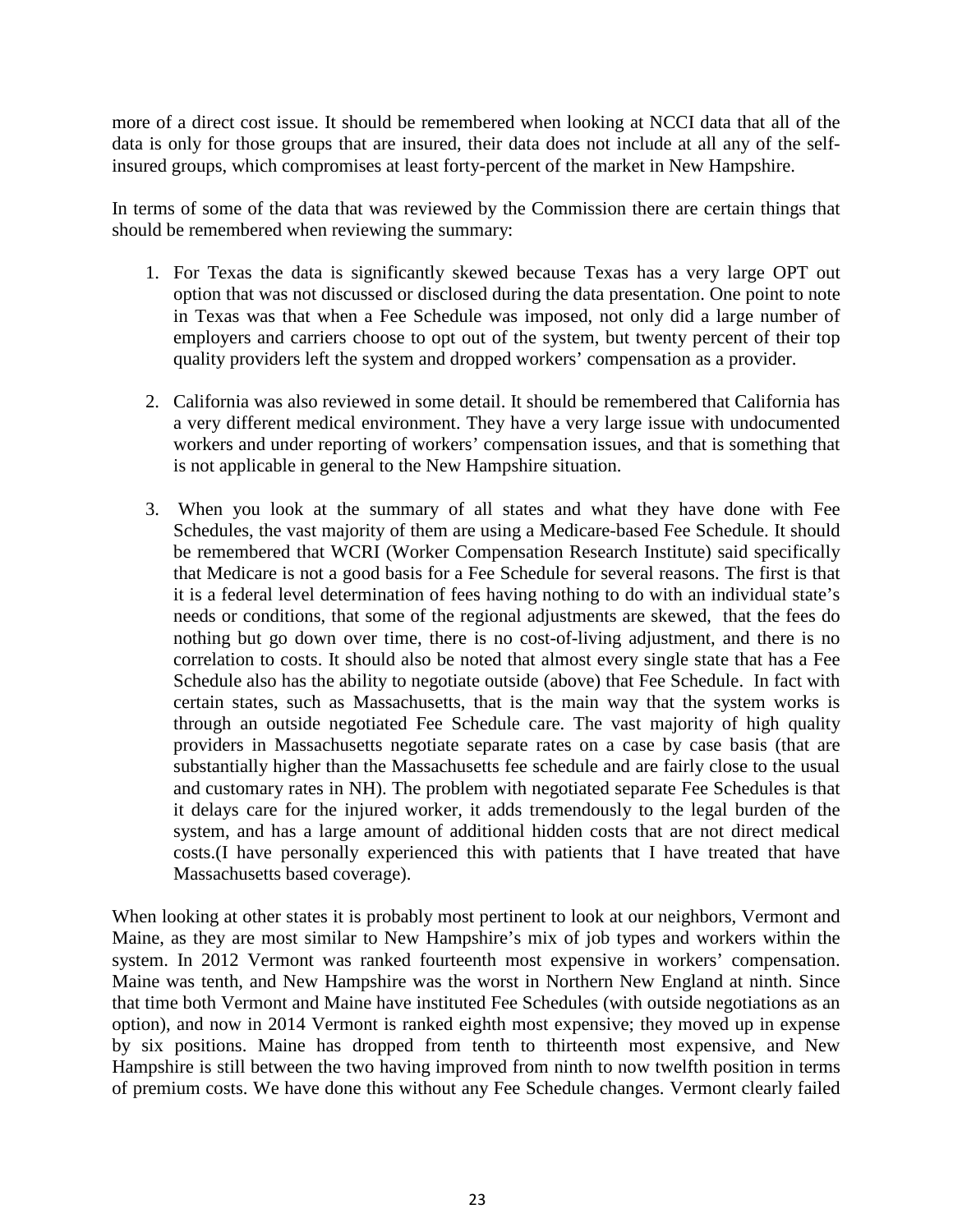to improve their relative position in spite of having a Fee Schedule. At this point, at \$2.18 per hundred dollars of payroll, we are just four percent above the New England average.

This commission spent almost all of its time discussing a Fee Schedule as a way to reduce medical costs and spent very little time discussing any other options. This, I believe, was partially due to the limited amount of time that we had to work on this complex issue. Our charge was to investigate medical cost savings, not just a fee schedule, but the focus was in reality a discussion of fee schedules. There are other ways to institute cost savings, and one of the reasons that the commission majority recommended continued investigation was that those other options were not investigated or discussed in any detail and could provide substantial savings with or without a fee schedule.

Before jumping straight to a Fee Schedule it would be appropriate to investigate other options. Most of these options have not been explored by the Workers' Compensation Commission. These are a few areas that I am aware of that are being discussed nationwide. I am sure that there are others as well.

- 1. Our drug rules: this is something that we have explored and intend to explore further as a very straight forward and well received area of potential costs savings. We did discuss instituting PBM or pharmacy benefit management. Two additional areas that we discussed briefly, but did not yet address under the drug rules, are the areas of repackaging of medications and the area of compounded medications.
- 2. The ability to direct care: To make sure that the workers get to the most appropriate medical care early on. Directed care has two potential benefits. The first is getting the injured worker to the best provider for their type of injury as early on in the process as is possible. It has been shown that when a worker gets to the right provider early on the worker's medical results are better, they are better faster, and the time lost and the final indemnity is lower. In addition to that benefit there is the benefit of lower costs through negotiated contracts. In order to maximize costs savings through negotiated contracts there must be the ability to direct care to quality providers who do contract directly with their workers' compensation partners. This is something that is already going on now within the state and frequently results in costs savings of ten to twenty percent from the usual and customary level of fees. When combined with directing care toward the specialists that are best able to treat the workers problem, it is a "win/win" situation where at a substantially lower cost the workers are provided with the highest quality of care most expeditiously speeding their return to work and their successful outcome.
- 3. Bundled payments: the ability to set a price for an episode of care rather than for each part of care. This is something that is already being explored with some group health carriers and with a limited number of workers' compensation carrier partners. Bundled payments could include anything from the initial evaluation of the patient all the way through to any type of imaging, surgery, physical therapy and rehabilitation, and their eventual return to work. These types of programs are again a "win/win" situation where there is significant costs savings, as well as improved outcomes. In addition, it makes it easier for the carriers to predict their medical costs and their reserve requirements.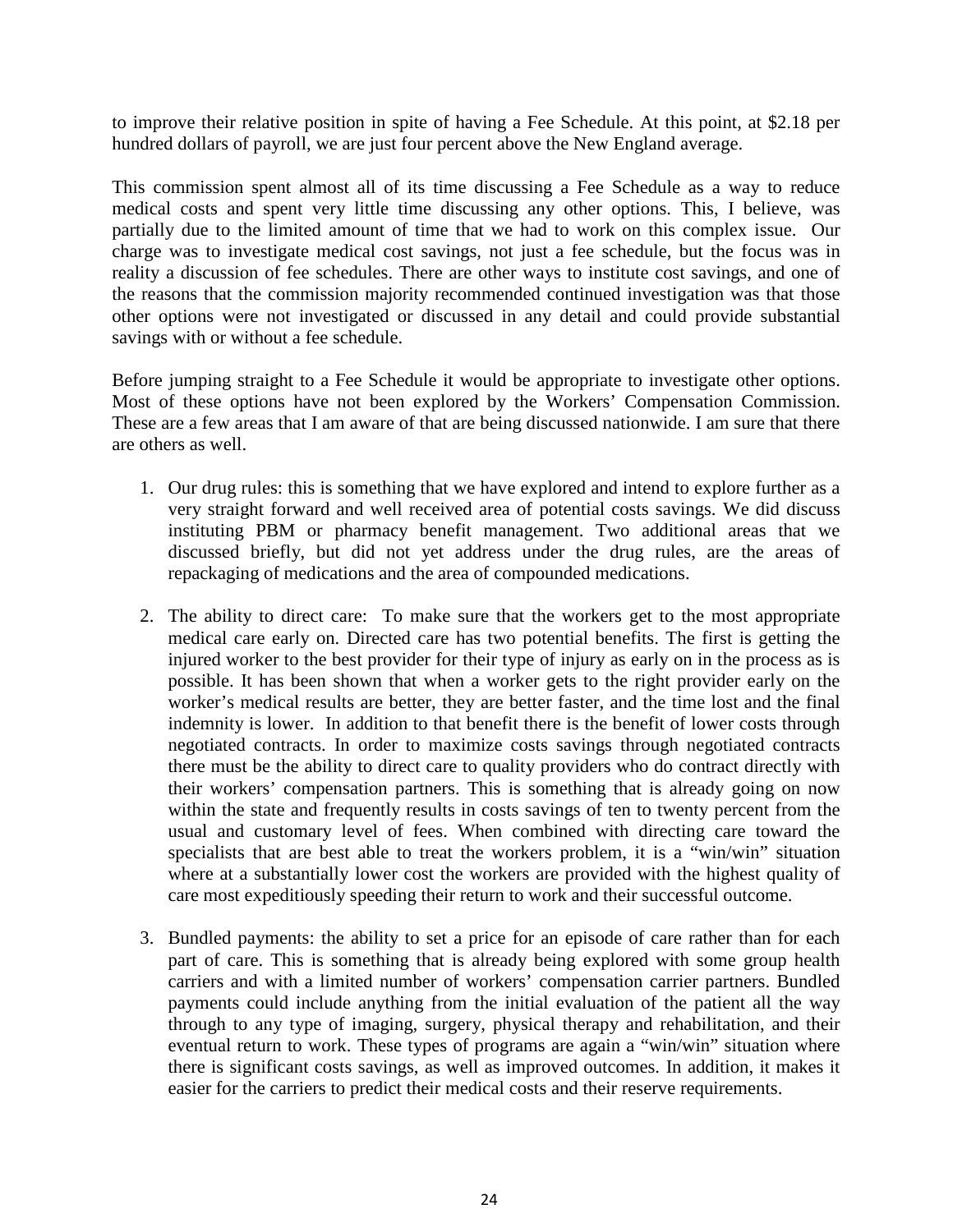4. Using treatment guidelines: to help guide our providers in the way that they approach each problem. Within treatment guidelines an attempt to get opioid medication prescriptions and management under direct control would be a huge step both for costs savings and improving long term worker health.

When looking at the data it is clear that for many procedures and services the average fee charged in the State of New Hampshire is significantly higher than it is in other states. Unfortunately, while we have very detailed data available to us within the group health realm, our workers' compensation data is limited. First, as stated above, it is limited only to those carriers that are not self-insured employers. Secondarily, and more importantly, the data is aggregate data; meaning that it is all combined from all providers throughout the state. At this point we are unable to look at that data and see what the spread is of the range of charges and fees paid for procedures across the state. Our data is particularly lacking on the hospital side of what is billed and what is paid. It is likely that if we were able to look at the data specifically and see what the individual locations of charges were, that we would see a Bell Curve with some lower charges, a large group in the middle, and some outliers with significantly higher charges. If you then take that Bell Curve you would probably find that the top two standard deviations, or ten percent, significantly drive up the overall average of medical costs within the state. If that proves to be true, then it would be relatively straight forward to quickly bring medical costs into line with our neighboring states simply by placing a cap on charges at ninety percent of what the current average is. That alone would likely result in significant costs savings without punishing all providers in the state. However, it is difficult to know exactly what that impact would be without knowing what the Bell Curve is or what the individual providers and locations are charging and what they are being paid throughout the state. This is one of the reasons that a 2/3 majority of the commission called for legislation to get that information from the workman's compensation carriers in the state. When we have access to that type of detailed information we would be able to determine exactly who is driving the upper end of our fees so that we can directly address those outliers.

A Fee Schedule in itself is not something that is unacceptable to medical providers. Like many other things, the main concern is over exactly what that Fee Schedule will be, how it will be determined, administered, and updated on a year-to-year basis.

The problem with a Fee Schedule that is based on Group Health is that Group Health fees are based on a contract where most providers have absolutely no power to negotiate or control Group Health Fee Schedules and have no ability to change that Fee Schedule while the provider's expenses continue to skyrocket internally. Fifteen years ago orthopedic practices averaged 2.5 full time employees to support each physician. Now the average is over 4.5 fulltime employees, and that is in spite of spending huge amounts of money on mandated electronic health information systems. Much of that direct increase in support staff is additional employees to help get insurance company mandated authorizations for the treatments that our patients need. Our number one expense after salaries is health insurance for our workers, our health insurance premiums have increased almost every year by double digit percentages while our reimbursements rarely even have a cost of living adjustment. So a fee schedule based on group heath schedules is not a long term solution.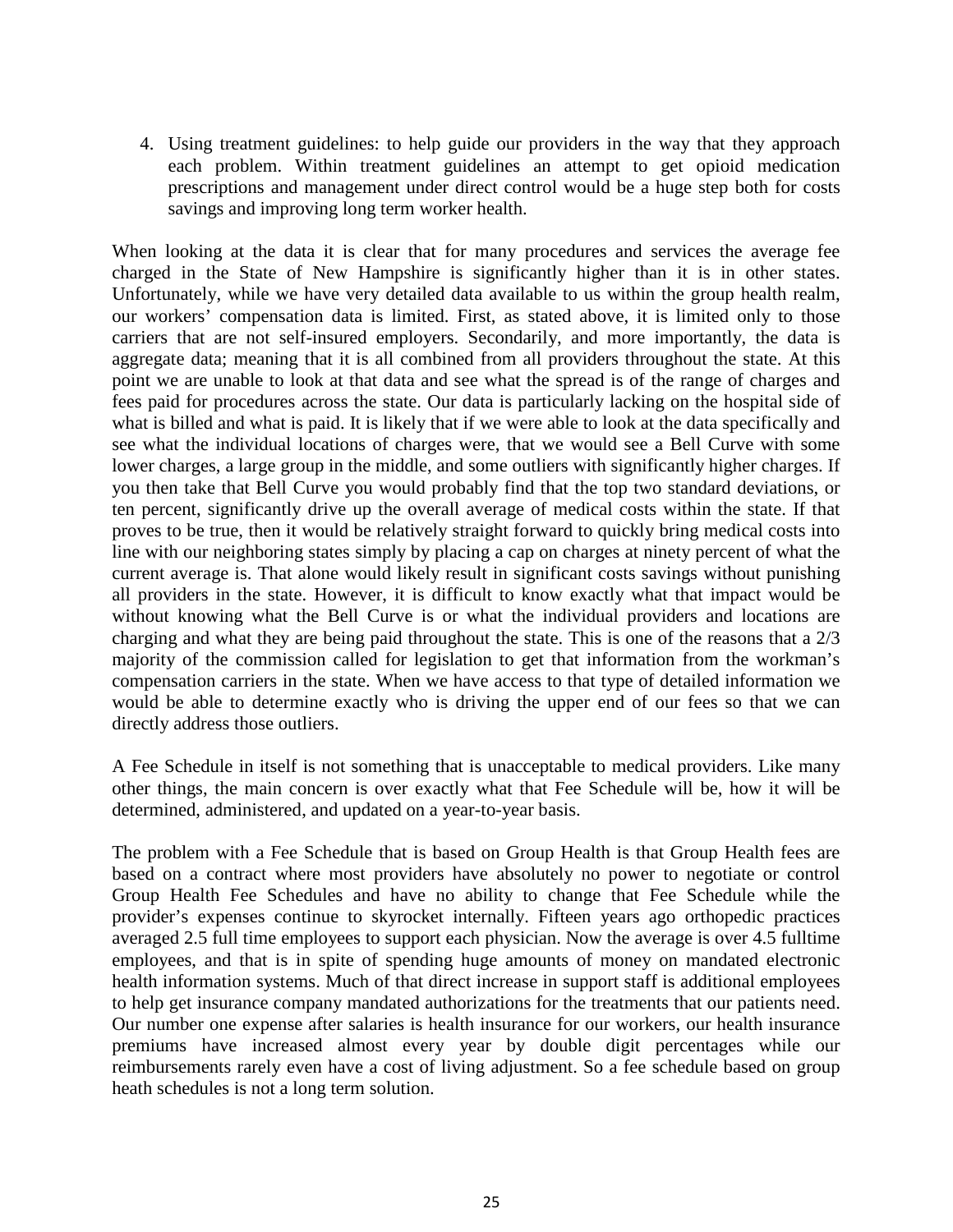If a Fee Schedule was to be imposed, my personal feeling is that the best basis would be a basis that starts with where we currently are with workers' compensation and adjust downward from that schedule in order to achieve the needed adjustments to bring us in line with our neighboring states without decimating the high quality of care that is currently provided in this state. As stated in the section above, if we knew where the outliers were in the system then we might even be able to achieve this without reducing fees to the majority of providers within the state. Smaller steps of change are also much less likely to have significant unintended consequences to a system that right now still works well and provides very high quality care to the injured worker.

I strongly believe, as does the 2/3 Majority opinion of the Commission, that while there is a medical cost problem it is by no means a crisis, and the next best step is to collect for workman's compensation the same type of detailed data that we now have on the group health side. From the data presented and reviewed, I personally feel there is tremendous opportunity for cost savings without risking the consequences of a randomly mandated fee schedule.

Respectfully submitted,

6. Sterarin

Gregory W. Soghikian, M.D.

*Interstate comparisons of WC insurance costs***: Oregon Dept of Consumer and Business Services, "2014 Oregon Workers' Compensation Premium Rate Ranking Summary." October 2014**

*Healthcare spending in NH vs nation***: Kaiser State Health Facts. "Health Care Expenditures per Capita by State of Residence." NH: \$7,839. National average: \$6,815. <http://kff.org/other/state-indicator/health-spending-per-capita/?state=NH>**

*Medical and indemnity costs per lost time compensable injury, NH vs other NCCI states***: Data distributed at NCCI State Advisory Forum, Sept 16 2014. Manchester, NH. Available online at [https://www.ncci.com/documents/SAF\\_NH.pdf](https://www.ncci.com/documents/SAF_NH.pdf)**

*Average insurance cost per worker and average wage***: Insurance costs computed by applying Oregon's \$ per \$100 payroll figure to data on average annual wage in New Hampshire, found at Bureau of Labor Statistics, State Occupational Employment and Wage Estimates for New Hampshire**

*Claim frequency and cost trends***: NCCI State Advisory Forum, Sept 16 2014.**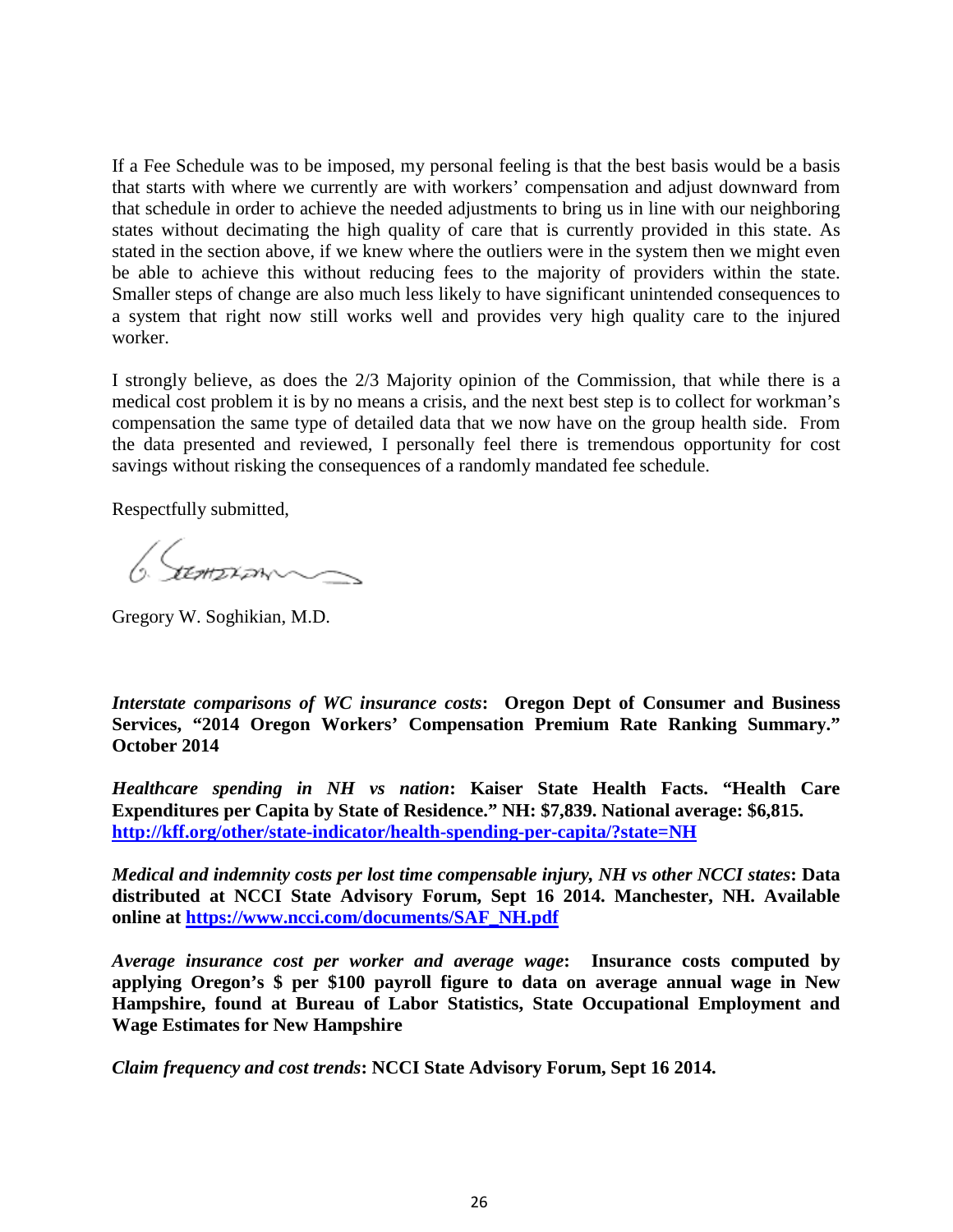## STATEMENT FROM COMMISSION MEMBER BEN WILCOX

I want to start by thanking Commissioner Sevigny for his leadership during the Worker's Compensation Commission sessions. It was a pleasure to work with a talented group of diverse individuals on the commission who all seem to have a passion for the topic of worker's compensation. It was also a pleasure to work with Commissioner Sevigny's staff, all of whom brought a level of expertise to the sessions which was very helpful.

Operating a ski resort with 30 year-round and approximately 550 part-time employees, I am very aware of the financial impacts of worker's compensation. I first became aware of NH's high cost of worker's compensation when I compared my insurance plan and experience classification code costs to our co-owned and operated sister ski resort, Jiminy Peak Mountain Resort, located in western, MA. I found that our insurance costs and medical treatment costs were double to triple that of our neighboring MA resort. With this knowledge I was very anxious to roll up my sleeves with the commission to understand why our rates were so high.

After hearing several presentations at commission meetings it became clear to me that medical costs are the driver of our rates and the rates at ski resorts all over the state, not to mention all businesses state-wide. The presentations also provided proof that implementing a worker's compensation fee schedule would lower medical costs and this evidence is clear in states where it has been implemented. This makes it easy to understand why 42 states in the nation have implemented a worker's compensation fee schedule.

During the sessions I was impressed to learn what an extensive group health care cost database exists through the efforts of the Department of Insurance. This database clearly provides us with a benchmark that can make it possible to define a worker's compensation fee structure that can be fair for all individuals, including health care providers. When comparing this data to the NCCI worker's compensation cost data, it clearly reinforces the fact that our worker's compensation medical costs are egregiously high both regionally and nationally.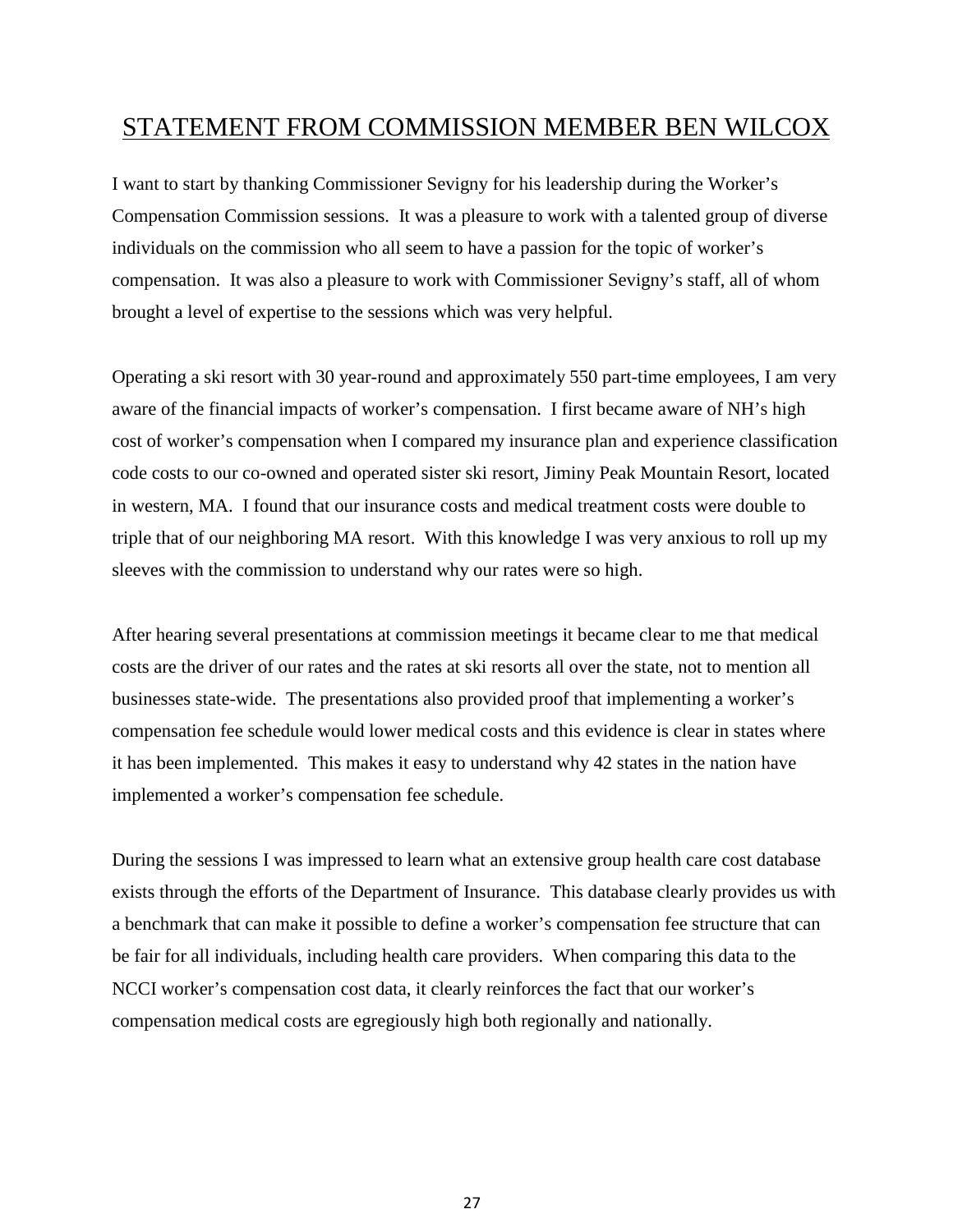For all the reasons stated, I am supporting the submitted Minority Report which calls for the implementation of a fee scheduled worker's compensation program. The Majority Report calls for more data and more meetings and I think we have had enough meetings and are ready to formulate a working group that will establish a worker's compensation fee structure for the State of NH. The Majority Report mentions that a fee structure will be further explored, but I feel this combined with the long list of other ideas will stall the process and not meet the charge expressed by Governor Hassan, which is to address NH's high worker's compensation medical costs. By endorsing the Minority Report, medical costs will be addressed and lowered to meet the charge. Valuable time has been spent on this topic and I am convinced that the answer is right in front of us - therefore I can only hope that action will be taken now versus sometime in the future.

Lowering worker's compensation rates helps us preserve jobs by controlling costs and it lets us be competitive with our neighboring states. I would not want potential industries and businesses to shy away from our great state because of the egregious worker's compensation medical rates that are being charged.

Thank you for including me on the commission and let's hope we can make a difference by addressing the Governor's charge.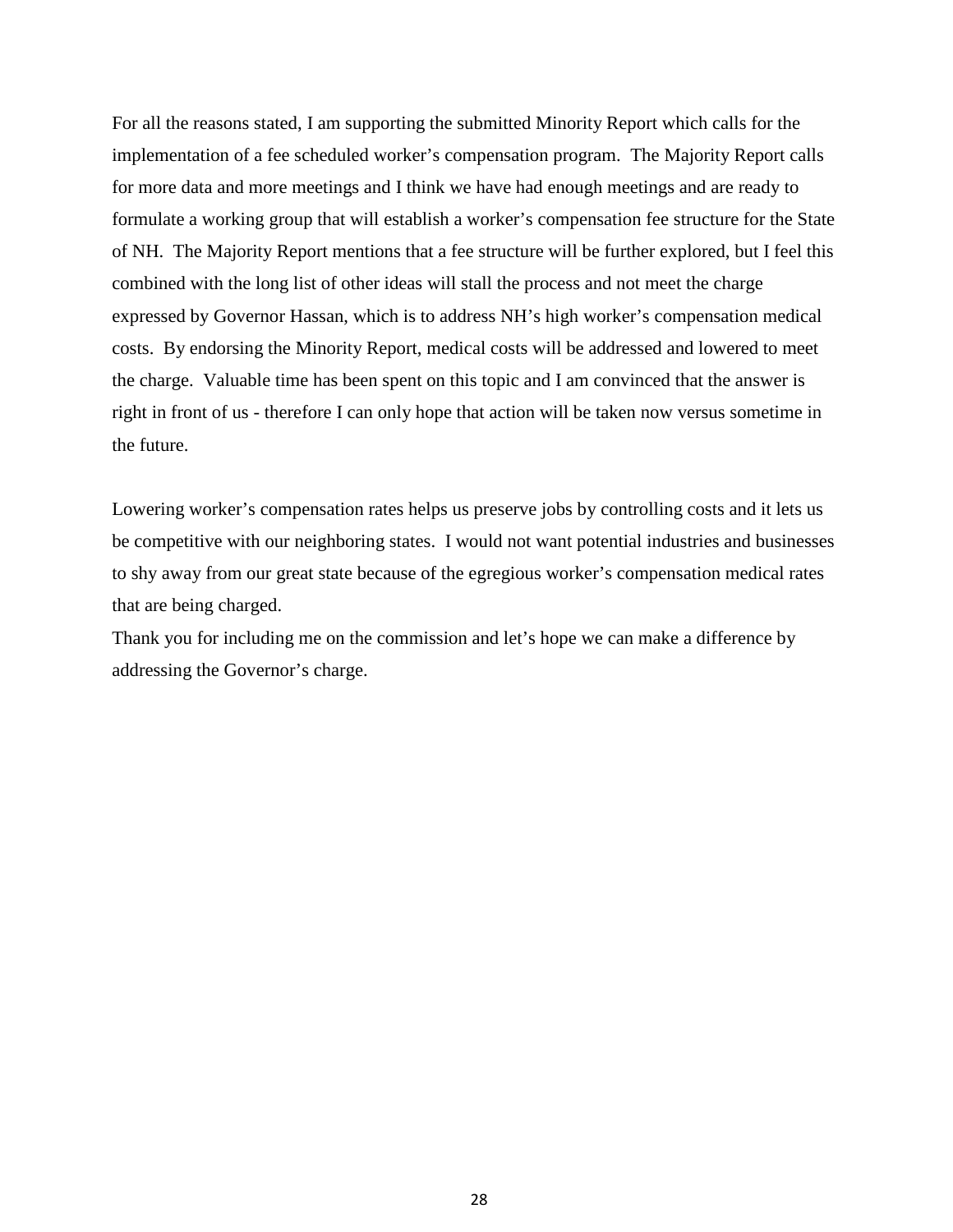# SUMMARIES of MEETINGS

Agendas and materials for all Commission meetings, as well as audio recordings of each meeting, may be found online at: [http://www.governor.nh.gov/commissions-task-forces/workers](http://www.governor.nh.gov/commissions-task-forces/workers-comp/index.htm)[comp/index.htm.](http://www.governor.nh.gov/commissions-task-forces/workers-comp/index.htm)

#### **SEPTEMBER 26, 2014**

Presentation on Workers' Compensation Medical Costs in New Hampshire

*Deborah Stone, Director of Financial Regulation and Sally MacFadden, Property & Casualty* 

*Actuary*

[http://www.governor.nh.gov/commissions-task-forces/workers-comp/documents/wcc-09-26-](http://www.governor.nh.gov/commissions-task-forces/workers-comp/documents/wcc-09-26-2014-nhid-medical-cost.pdf) [2014-nhid-medical-cost.pdf](http://www.governor.nh.gov/commissions-task-forces/workers-comp/documents/wcc-09-26-2014-nhid-medical-cost.pdf)

- Overview of legislation related to workers' compensation since 2005
- Workers' compensation medical costs make up 73 percent of total WC costs in New Hampshire, as compared to 59 percent countrywide
- Proportion of medical costs in NH has increased over the years, while countrywide has been relatively stable
- Physician services cost an average of 18% more in NH than the surrounding region, and 16% more than countrywide
- Hospital outpatient surgical procedures cost 15 percent more in New Hampshire than in the region and 25 percent more than countrywide.
- Drug costs were 41% higher in NH than surrounding region, and 17% higher than countrywide (*Exhibit 7*)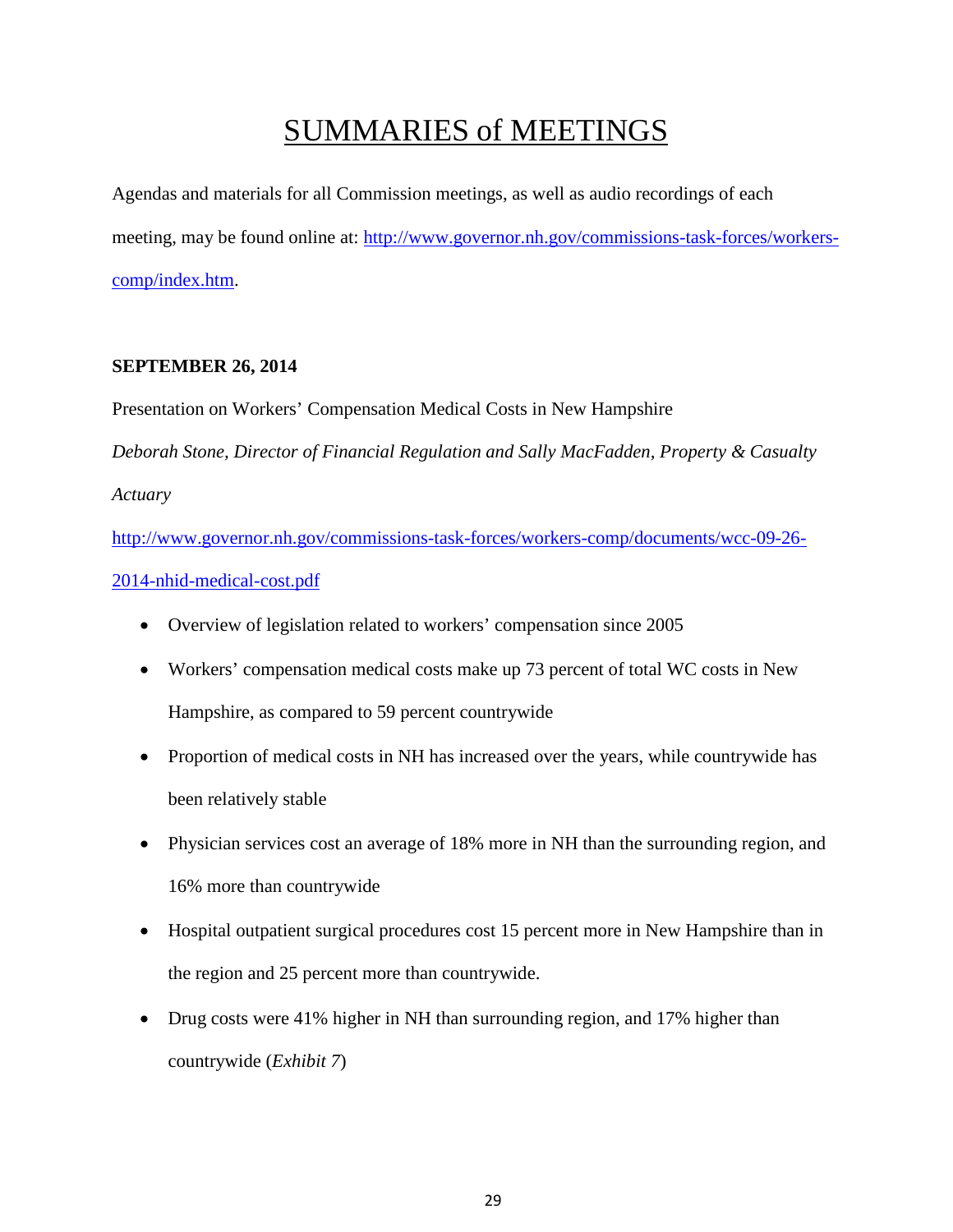- Overall, physician costs per claim were 39% more expensive in NH than in the region or countrywide.
- NH one of only 7 states without a fee schedule

#### **OCTOBER 9, 2014**

Continued: Presentation on Workers' Compensation Medical Costs in New Hampshire *Sally MacFadden, New Hampshire Insurance Department Property & Casualty Actuary* [Minutes \(Part 1\)](http://mm.nh.gov/media/governor/20141009-workers-comp-pt1.mp3)

Presentation from the Workers Compensation Research Institute (WCRI)

*Dr. Richard Victor, Executive Director, Ms. Ramona Tanabe, Deputy Director & Counsel* [http://www.governor.nh.gov/commissions-task-forces/workers-comp/documents/wcc-slides-nh](http://www.governor.nh.gov/commissions-task-forces/workers-comp/documents/wcc-slides-nh-commission-100914.pdf)[commission-100914.pdf](http://www.governor.nh.gov/commissions-task-forces/workers-comp/documents/wcc-slides-nh-commission-100914.pdf)

- States without fee schedules had higher professional prices and faster price growth
- In states with fee schedules, prices changed following fee schedule changes
- In states without fee schedules but with strong networks, the trends in prices paid can be affected by changes in network prevalence and discounts in negotiated prices
- Workers' compensation and group health hospital prices are correlated, but workers' compensation prices are much higher in some states
- Most states have enacted hospital fee schedules
- Most states have hospital outpatient fee schedules
- Most states with fixed-amount fee schedules had lower hospital outpatient payments
- States with no fee schedules had higher hospital outpatient payments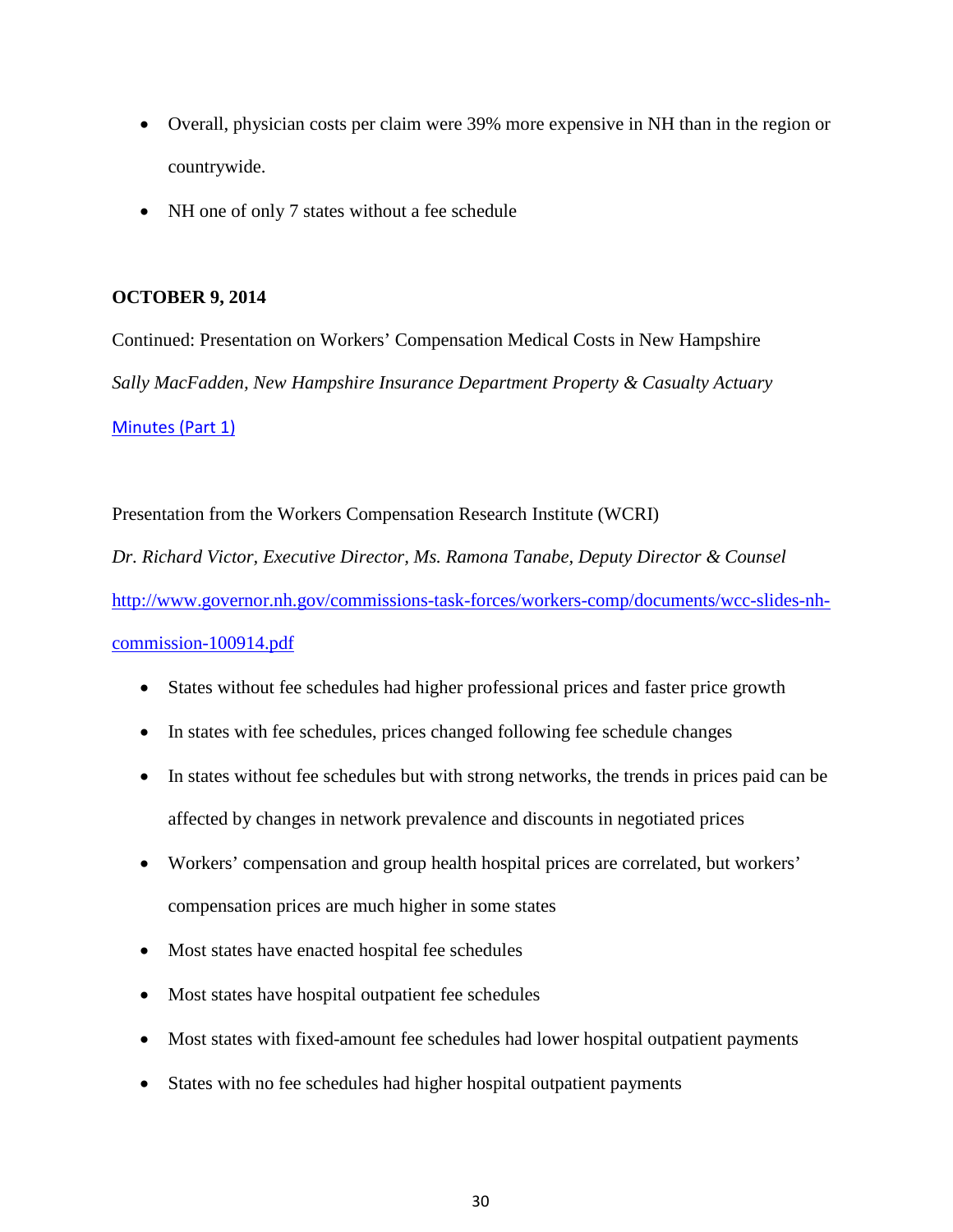- States with charge-based fee schedules had higher hospital outpatient payments
- Most states have ASC fee schedules
- Possible fee schedule benchmarks:
	- o Provider charges
	- o Medicare rates
	- o What group health insurers pay
- Prices are usually lower in states with certain types of fee schedules
	- o Those that use "fixed dollar amounts" affect prices paid and price growth
	- o Those tied to provider charges have little effect on average prices or the growth in average prices
- Policy makers design fee schedules hoping to balance cost containment with access to care
	- o There is no ideal benchmark to use, although group health rates have some advantages

#### **OCTOBER 23, 2014**

Two presentations: from the National Council on Compensation Insurance, and on evidencebased medicine

Presentation from the National Council on Compensation Insurance *Natasha Moore, FCAS, MAAA, Practice Leader and Senior Actuary* [http://www.governor.nh.gov/commissions-task-forces/workers-comp/documents/wcc-10-23-](http://www.governor.nh.gov/commissions-task-forces/workers-comp/documents/wcc-10-23-2014-impact-fee.pdf) [2014-impact-fee.pdf](http://www.governor.nh.gov/commissions-task-forces/workers-comp/documents/wcc-10-23-2014-impact-fee.pdf)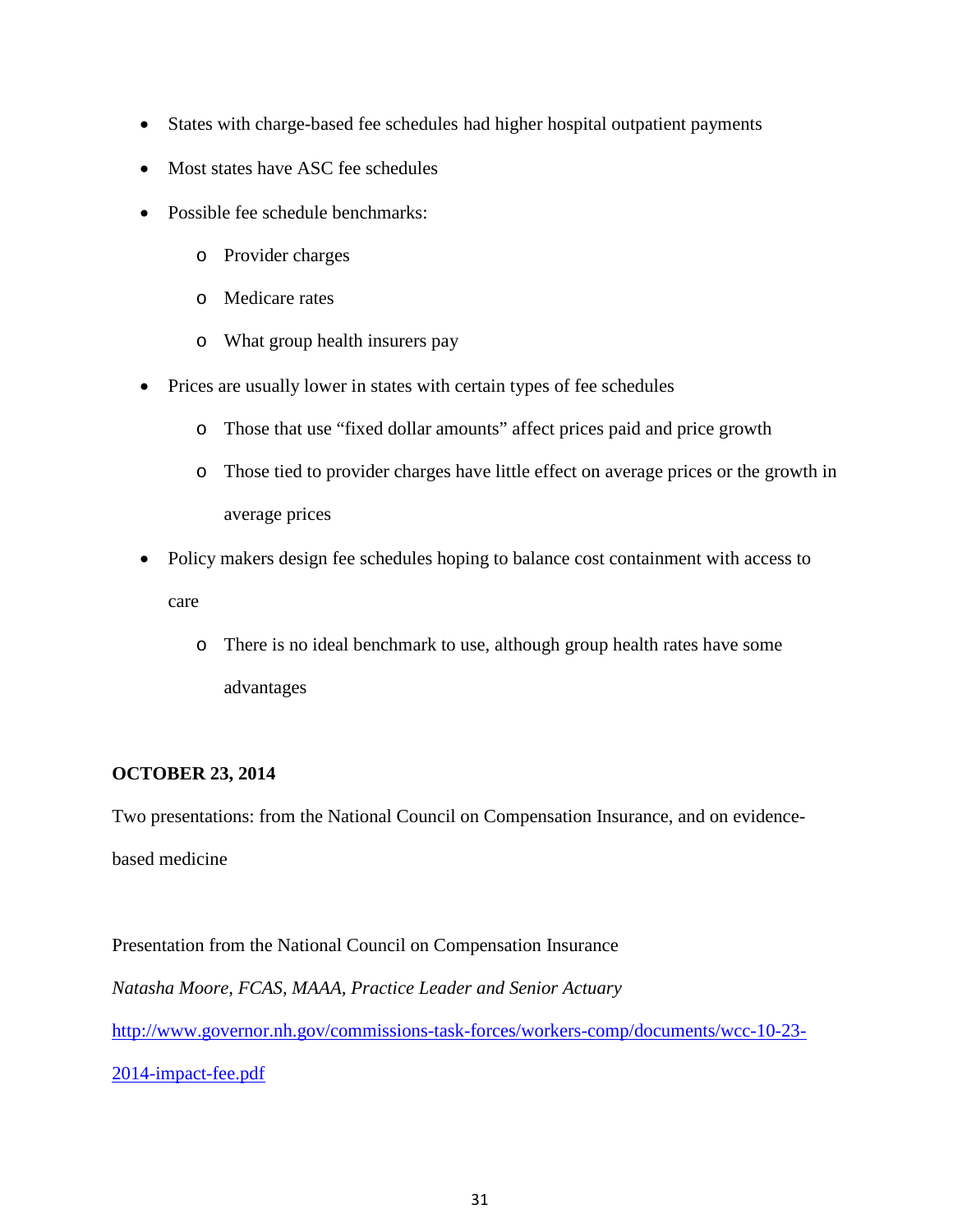- In Texas:
	- o A relatively stable number of WC physicians
	- o High WC physician retention rates
	- o WC patients receive medical care quickly
- In Maine:
	- o Average payments for hospital services decreased after the medical fee schedule change, and share of payments attributed to hospital services decreased
- Estimate of NH's HB 1468 proposed fee schedules at 150% of Medicare:
	- o Overall medical costs will go down 17.6%
	- o Overall costs will go down 13.1%
- Studies indicate favorable results with respect to access to care in states with medical fee schedules
	- o Strong physician participation rates
	- o Timely access to care
	- o High satisfaction of care for injured workers
- Properly designed fee schedules are effective at controlling payments for medical services
	- o Limits reimbursements
	- o Reduces inflation rate for medical payments

Presentation on behalf of Concord Hospital: evidence-based medicine

*Commission Member Marc Lacroix*

#### [LBP Pilot Project](http://www.governor.nh.gov/commissions-task-forces/workers-comp/documents/wcc-10-23-2014-lbp.pptx)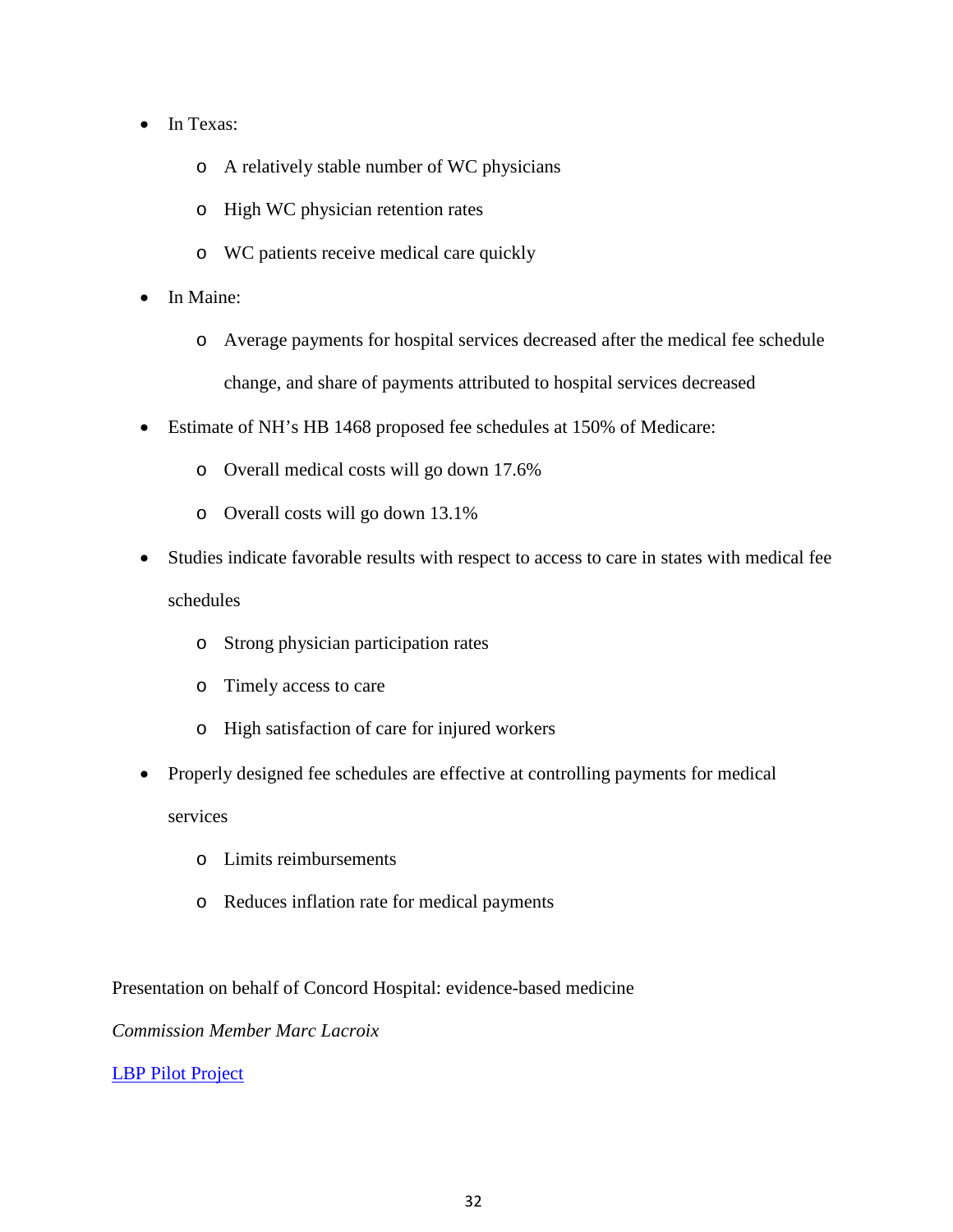- Virginia Mason study aimed to improve quality and reduce cost for employees with low back pain
- When care was redesigned to include same-day access to a physical therapist and a physical medicine physician, over the course of several years the study showed:
	- o A 50% reduction in lost work time
	- o \$2 million in savings
- Concord Hospital's mandate: Decrease MRI's (many deemed unnecessary). Outcomes:
	- o Decreased imaging rates
	- o Lower overall cost
	- o Fewer visits in PT with decreased therapy cost
	- o Outcome data supports positive outcomes
- Incentives to create best treatment and outcome models:
	- o Narrow networks
	- o Targeted fee schedule

#### **NOVEMBER 6, 2014**

Three presentations: Workers Compensation Advisory Council, Workers' Injury Law and

Advocacy Group

Presentation from the Workers Compensation Advisory Council

*Peggy Crouch, Chair* 

[Minutes \(Part 1\)](http://mm.nh.gov/media/governor/20141106-workers-comp-pt1.mp3)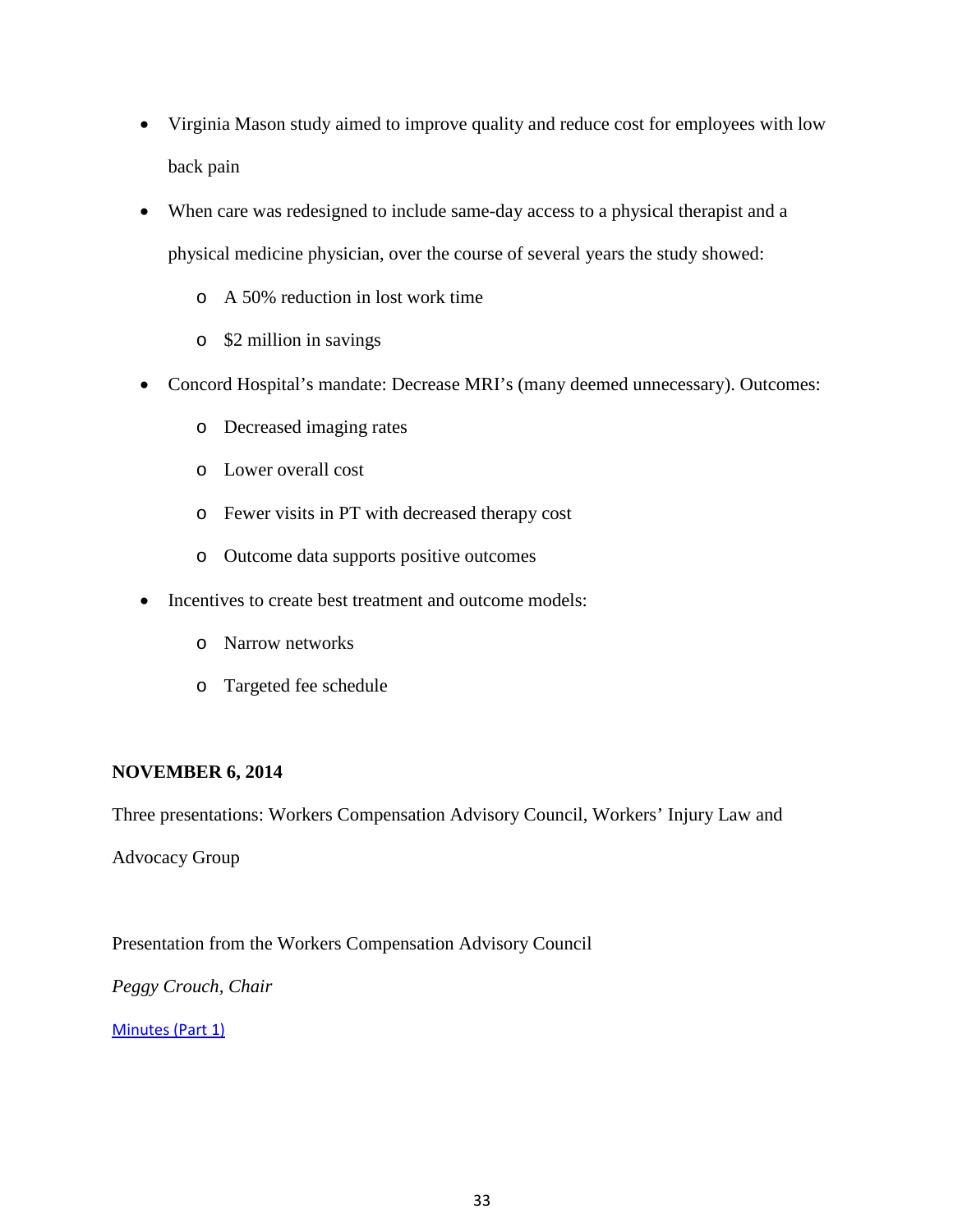- Council has been discussing problems since 2011 cost of medical treatment for WC claims in NH as compared to the region and WC claims in NH as compared to the region and countrywide.
- Unanimous agreement in 2011 that there was a problem, issue needed to be addressed.
- Recommendations led to the proposal of several pieces of legislation:
	- o Amendment to current statute mandating the substitution of generic drugs
	- o Amend statute to allow employer selection of provider for a specified period of time
	- o Language regarding payment of medical bills: Current statute as written provides that employer shall pay the full amount of the bill
- Most of the proposed legislation was not successful.
- At end of 2012, Council had proposed subcommittee:
	- o Met several times in 2013 and 2014
	- o Heard various presenters
	- o Ultimately, efforts stalled amid requests for more data
	- o NHID's report on WC medical costs was provided at last subcommittee meeting and provided "much needed confirmation"
	- o No report has yet been completed by subcommittee; report is on hold pending outcome of this commission

Presentation from the Workers' Injury Law and Advocacy Group *Chuck Davoli, WILA Immediate Past President, Attorney, Labor Representative* 1:08:07, [Minutes \(Part 1\)](http://mm.nh.gov/media/governor/20141106-workers-comp-pt1.mp3)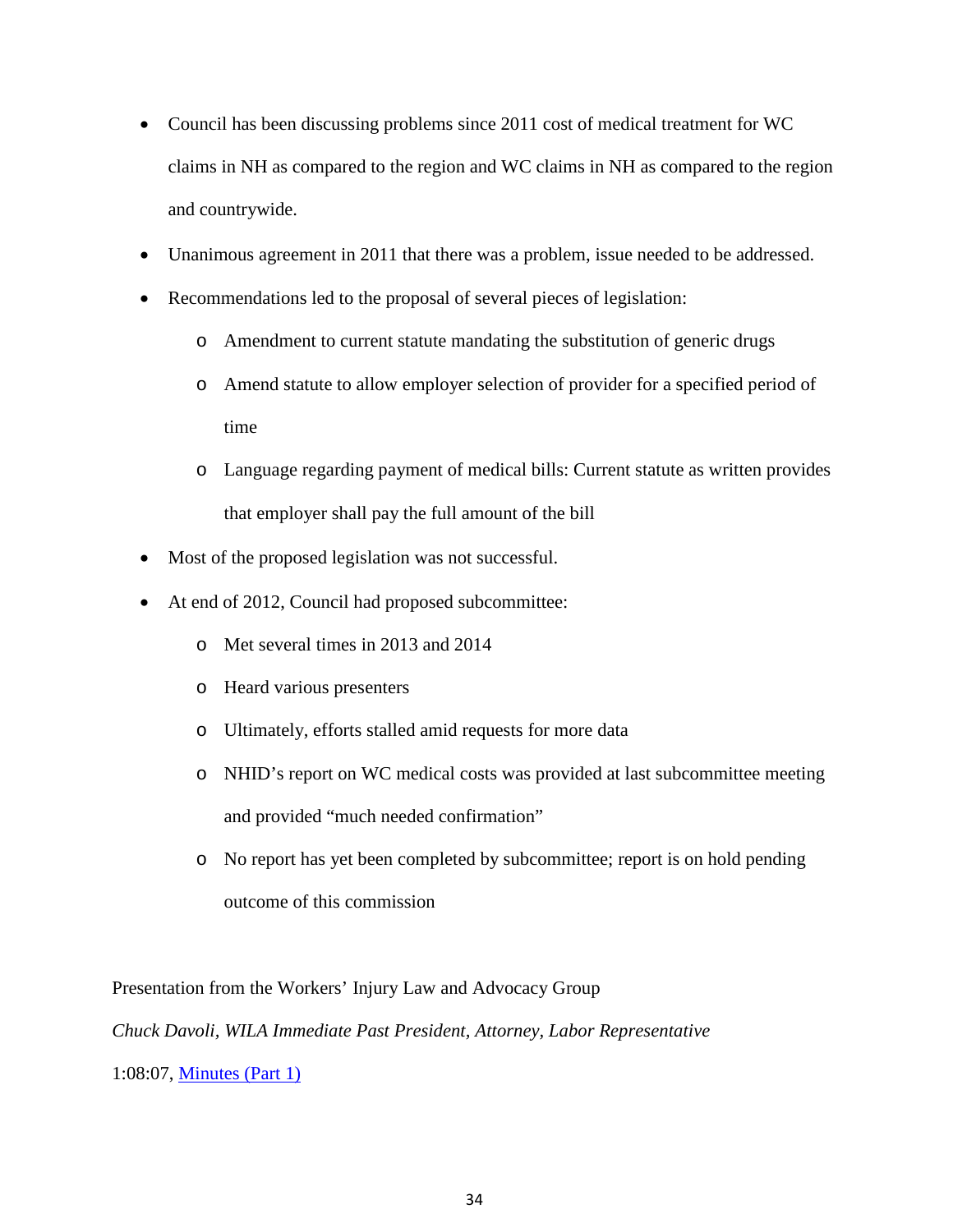- At a crossroads with the workers' compensation system
- Studies: Many work injuries go unreported
- WCRI, Oregon premium rate study: deals with the median, not the mean
- Workers' compensation came about for a reason: We need a system based on a concept of moral obligation
- Employee benefits nationwide: Employee benefits, employer costs have gone down
- Fee schedules: A lot of states aren't tied to Medicare reimbursement.
	- o If you make the rules so onerous, providers will abandon the system.
	- o Providers have to have a fair return for their services.
- Medical treatment guidelines are fine as long as providers are the promulgators

Presentation on NHID's medical claims data collection

*Tyler Brannen, NHID Health Policy Analyst*

#### [Minutes \(Part 2\)](http://mm.nh.gov/media/governor/20141106-workers-comp-pt2.mp3)

- NHID's HealthCost website: tell people more about how much it costs, depending on where they go and who they're insured by
- Gained national and local attention
- Healthcare reimbursement not straightforward: Services under several different codes
- HealthCost site uses "bundled" methodology
- Created site because of "market failure": suppliers and payers were not doing this for consumers at the time
- 2003 law requiring companies to send data to the State of New Hampshire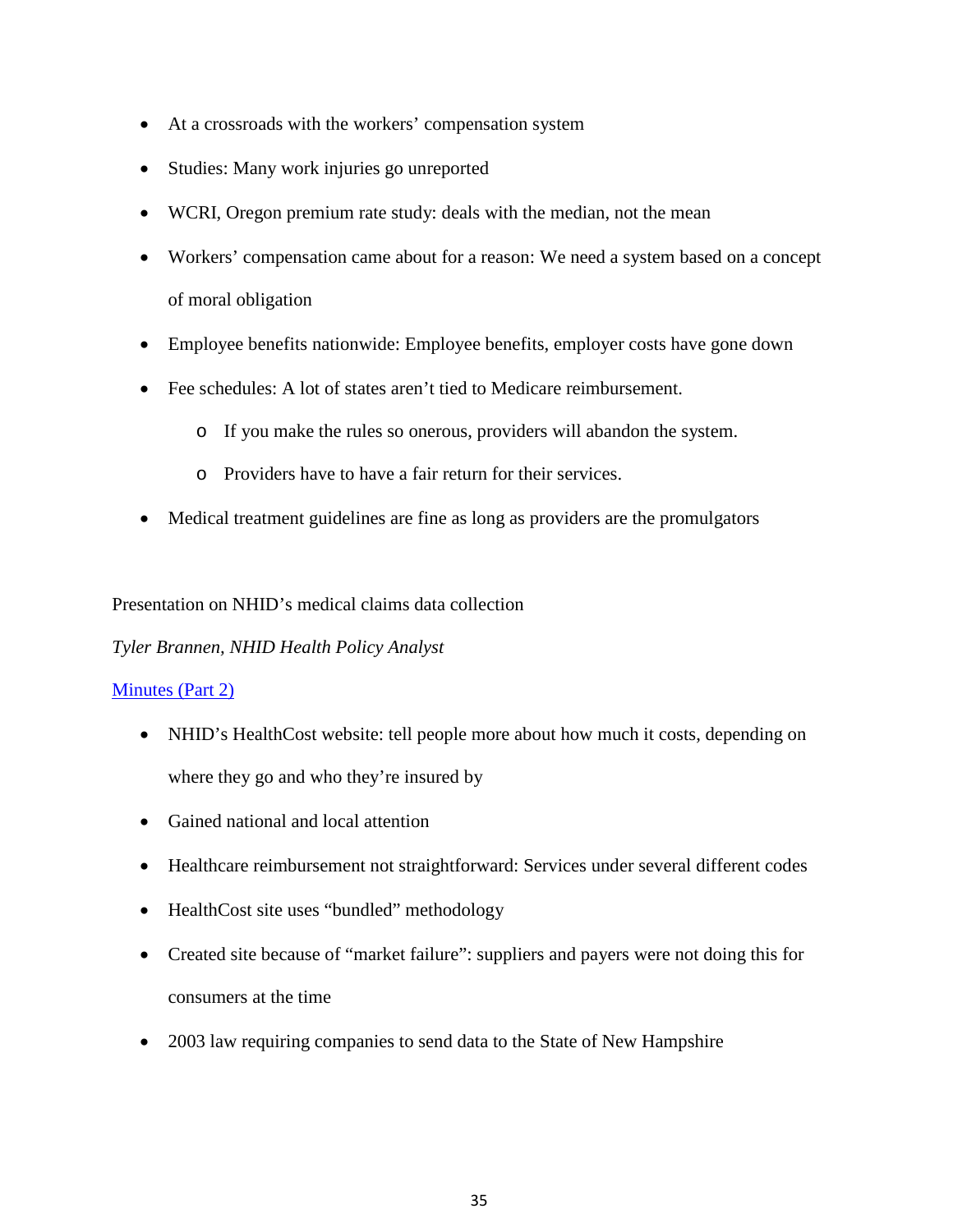- New Hampshire's Department of Health and Human Services responsible for releasing data
- When using a new information source, such as raw claims data, there are a number of complexities: allow enough time to produce information that makes sense

#### NOVEMBER 13, 2014

Members spent the three hours discussing what recommendations to make. Audio recordings of the meeting are available online: [Minutes \(Part 1\)](http://mm.nh.gov/media/governor/20141113-workers-comp-pt1.mp3), [Minutes \(Part 2\).](http://mm.nh.gov/media/governor/20141113-workers-comp-pt2.mp3) Members decided to include three possible recommendations in the draft report:

- *Recommendation (1):* Develop Database (requires legislation)
- *Recommendation (2):* Consider Mandatory Pharmacy Benefit Management Programs
- *Recommendation (3):* Continue the Commission's Work

#### NOVEMBER 20, 2014

Presentation on managing pharmacy care

*Commission members Brian Allen, HELIOS Vice President for Government Affairs, Donald F. Baldini, AVP and State Affairs Officer at Liberty Mutual Insurance*

#### [NH PBM Presentation -](http://www.governor.nh.gov/commissions-task-forces/workers-comp/documents/wcc-nh-pbm-presentation.pptx) Final

- Pharmacy Benefit Management (PBM) is the heart of managed pharmacy care
- Involves contracted rates with a pharmacy network and clinical management of pharmacy care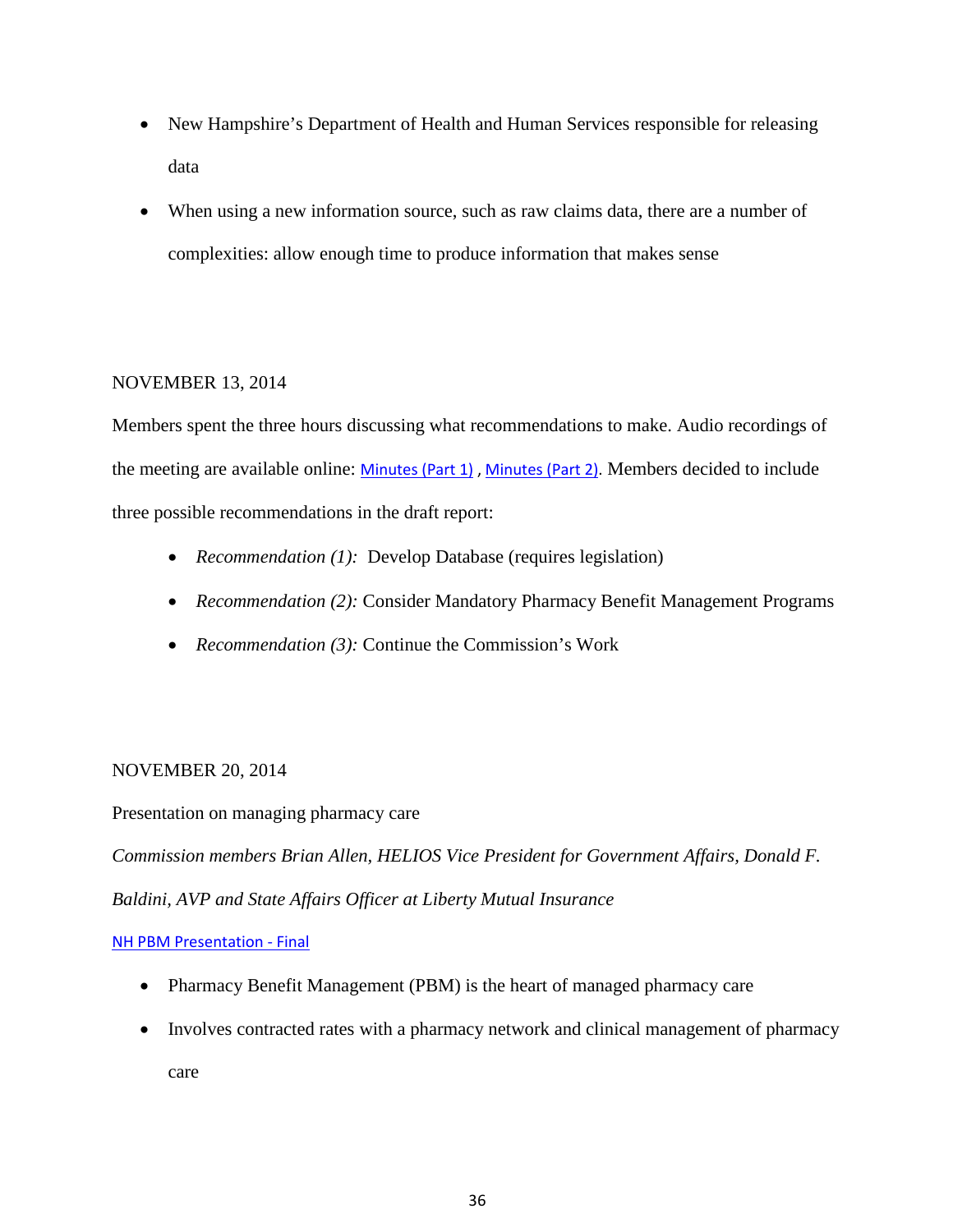- Contains costs through contracted rates, preferred medications, adherence to generic mandate
- Provides clinical support through analysis of medication efficacy, recommendations to adjuster, physicians and clinical pharmacists, alternatives to opioids
- Uses predictive analysis to enable early identification of potentially problematic claims
- Supports injured workers with the right medications at the right time, convenience of using regular pharmacy or mail order service, and by monitoring and managing adherence
- PBM data support identifies trends
- Provides legislative/regulatory education and advocacy, identifies and manages loopholes
- Liberty Mutual's experience using HELIOS: Company's retail pharmacy spend is lower than industry average
- Liberty Mutual: Penetration percentage, generic efficiency percentage consistently very high
- Liberty Mutual: Large savings from medication strategies (medications not authorized at "point of sale")
- Liberty Mutual: Piloting predictive analytics to identify high-risk pharmacy claims for clinical interventions
- HELIOS: Opioid management and initiatives involve medication strategies, clinical alerts, clinical reviews, physician campaign, training curriculum, reports/audits on narcotic usage, and risk assessment/scoring